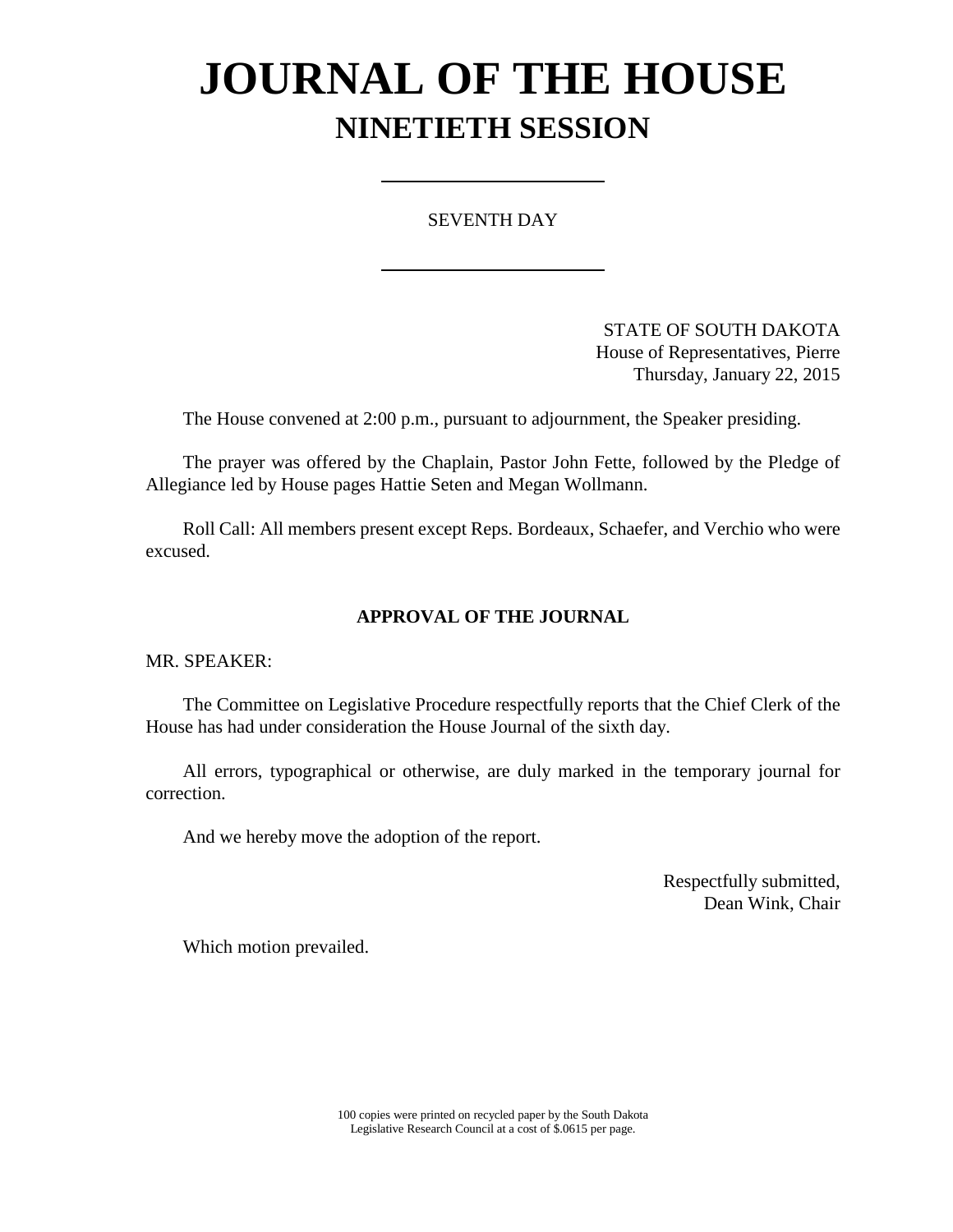|                     | <b>HOUSE JOURNAL</b><br>78                                                                                                                                                                                                   |
|---------------------|------------------------------------------------------------------------------------------------------------------------------------------------------------------------------------------------------------------------------|
| 1                   | <b>REPORTS OF STANDING COMMITTEES</b>                                                                                                                                                                                        |
| $\overline{2}$      | MR. SPEAKER:                                                                                                                                                                                                                 |
| 3<br>$\overline{4}$ | The Committee on Appropriations respectfully reports that it has had under consideration<br>SB 28 and returns the same with the recommendation that said bill do pass.                                                       |
| 5<br>6              | Respectfully submitted,<br>Justin R. Cronin, Chair                                                                                                                                                                           |
| 7                   | Also MR. SPEAKER:                                                                                                                                                                                                            |
| 8<br>9              | The Committee on Taxation respectfully reports that it has had under consideration<br>HB 1018 and returns the same with the recommendation that said bill do pass.                                                           |
| 10                  | Also MR. SPEAKER:                                                                                                                                                                                                            |
| 11<br>12<br>13      | The Committee on Taxation respectfully reports that it has had under consideration<br>HB 1016, 1017, and 1019 and returns the same with the recommendation that said bills do pass<br>and be placed on the consent calendar. |
| 14<br>15            | Respectfully submitted,<br>Roger D. Solum, Chair                                                                                                                                                                             |
| 16                  | Also MR. SPEAKER:                                                                                                                                                                                                            |
| 17<br>18            | The Committee on Health and Human Services respectfully reports that it has had under<br>consideration HB 1012 and returns the same with the recommendation that said bill do pass.                                          |
| 19                  | Also MR. SPEAKER:                                                                                                                                                                                                            |
| 20<br>21<br>22      | The Committee on Health and Human Services respectfully reports that it has had under<br>consideration HB 1013 and returns the same with the recommendation that said bill be amended<br>as follows:                         |
| 23                  | 1013ca                                                                                                                                                                                                                       |
| 24                  | On page 1, line 9, of the printed bill, before "." insert " $\frac{1}{1}$ or                                                                                                                                                 |
| 25<br>26            | Has been granted licensure or applied and met qualifications under this section prior<br>(3)<br>to July 1, 2015".                                                                                                            |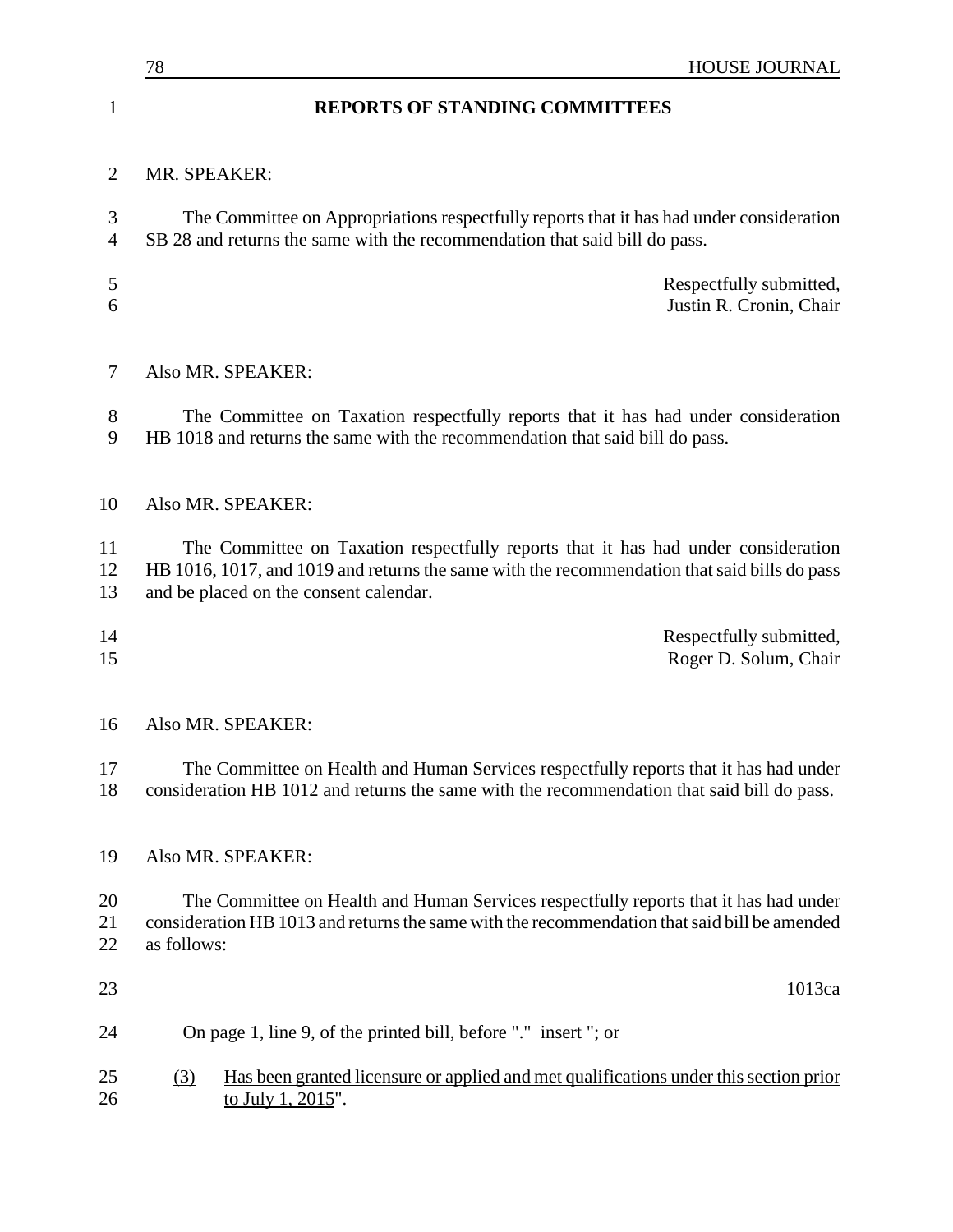| 1                   | And that as so amended said bill do pass.                                                                                                                                                                                                                                                        |
|---------------------|--------------------------------------------------------------------------------------------------------------------------------------------------------------------------------------------------------------------------------------------------------------------------------------------------|
| $\overline{c}$<br>3 | Respectfully submitted,<br>Scott Munsterman, Chair                                                                                                                                                                                                                                               |
| $\overline{4}$      | Also MR. SPEAKER:                                                                                                                                                                                                                                                                                |
| 5<br>6<br>7         | The Committee on Transportation respectfully reports that it has had under consideration<br>HB 1031 and returns the same with the recommendation that said bill do pass and be placed on<br>the consent calendar.                                                                                |
| 8                   | Also MR. SPEAKER:                                                                                                                                                                                                                                                                                |
| 9<br>10             | The Committee on Transportation respectfully reports that it has had under consideration<br>HB 1020 and returns the same with the recommendation that said bill be amended as follows:                                                                                                           |
| 11                  | 1020ob                                                                                                                                                                                                                                                                                           |
| 12<br>13<br>14      | On page 2, line 8, of the printed bill, delete everything after "," And insert "the owner<br>shall pay the actual costs of postage and handling. The department shall deposit in the state<br>motor vehicle fund any fee received by the department pursuant to this section.".                  |
| 15                  | On page 2, delete line 9.                                                                                                                                                                                                                                                                        |
| 16                  | And that as so amended said bill do pass.                                                                                                                                                                                                                                                        |
| 17                  | Also MR. SPEAKER:                                                                                                                                                                                                                                                                                |
| 18<br>19            | The Committee on Transportation respectfully reports that it has had under consideration<br>HB 1032 which was tabled.                                                                                                                                                                            |
| 20<br>21            | Respectfully submitted,<br>Mike Verchio, Chair                                                                                                                                                                                                                                                   |
| 22                  | REPORTS OF JOINT-SELECT COMMITTEES                                                                                                                                                                                                                                                               |
| 23                  | MR. SPEAKER:                                                                                                                                                                                                                                                                                     |
| 24<br>25<br>26      | Your Joint-Select Committee appointed on joint rules respectfully reports that it has had<br>under consideration the joint rules and recommends that the joint rules adopted in March 2014<br>by the Eighty-ninth Legislative Session be adopted as the joint rules of the Ninetieth Legislative |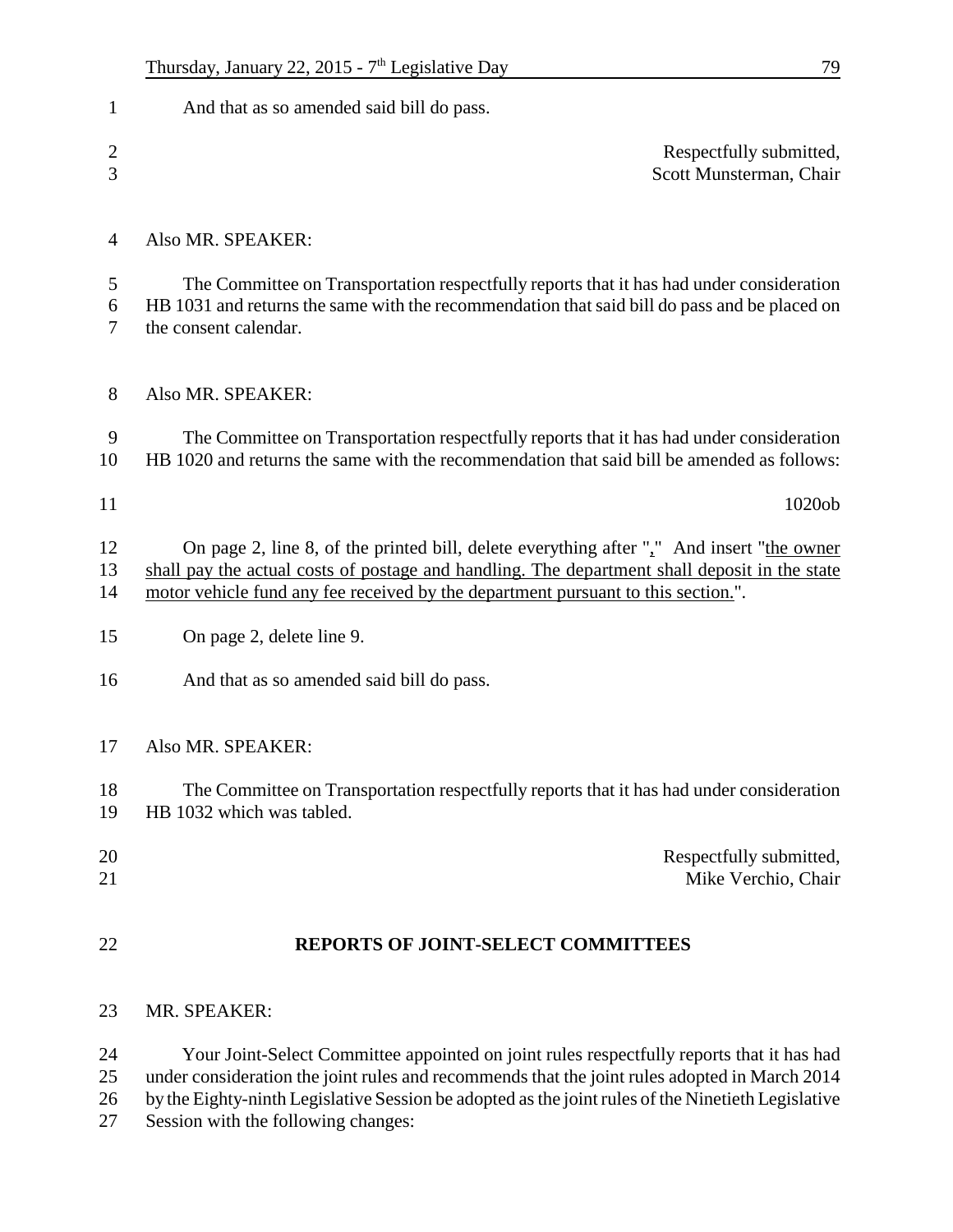| $\mathbf{1}$                     |                            | Amend the Table of Contents of the Joint Rules as follows:     |
|----------------------------------|----------------------------|----------------------------------------------------------------|
| $\overline{2}$<br>$\overline{3}$ |                            | <b>JOINT RULES</b><br><b>Table of Contents</b>                 |
| $\overline{4}$                   |                            | <b>CHAPTER 1. PRESIDING OFFICER - ORDER AND DEBATE</b>         |
| 5                                | <b>CHAPTER 1A. DECORUM</b> |                                                                |
| 6                                |                            | <b>CHAPTER 1B. LEGISLATIVE CODE OF CONDUCT</b>                 |
| $\tau$                           | <b>CHAPTER 2.</b>          | MEETINGS, QUORUMS, AND ATTENDANCE                              |
| 8                                | <b>CHAPTER 3.</b>          | <b>LEGISLATIVE EMPLOYEES</b>                                   |
| 9                                | <b>CHAPTER 4.</b>          | <b>ORDER OF BUSINESS</b>                                       |
| 10                               | <b>CHAPTER 5.</b>          | <b>MOTIONS</b>                                                 |
| 11                               | <b>CHAPTER 6.</b>          | BILLS, RESOLUTIONS, AND COMMEMORATIONS                         |
| 12                               |                            | A. FORM OF BILLS - DEFINITIONS OF RESOLUTIONS -                |
| 13                               |                            | <b>GENERAL PROVISIONS</b>                                      |
| 14                               |                            | <b>B. INTRODUCTION AND SPONSORSHIP</b>                         |
| 15                               |                            | C. FISCAL IMPACT STATEMENTS, FISCAL NOTES, AND                 |
| 16                               |                            | <b>ACTUARIAL STATEMENTS</b>                                    |
| 17                               |                            | D. FIRST READING AND REFERRAL                                  |
| 18                               |                            | E. AMENDMENTS AND SUBSTITUTE BILLS                             |
| 19                               |                            | F. SECOND READING                                              |
| 20                               |                            | G. PRINTING, ENGROSSING, AND ENROLLING                         |
| 21                               |                            | H. COMMEMORATIONS                                              |
| 22                               |                            | <b>COMPUTERIZED INFORMATION SYSTEM</b><br>L.                   |
| 23                               | <b>CHAPTER 7.</b>          | <b>COMMITTEES</b>                                              |
| 24                               |                            | <b>CHAPTER 8. CONFERENCE COMMITTEES</b>                        |
| 25                               |                            | <b>CHAPTER 9. COMMITTEE OF THE WHOLE</b>                       |
| 26                               | <b>CHAPTER 10. JOURNAL</b> |                                                                |
| 27                               | <b>CHAPTER 11. RULES</b>   |                                                                |
| 28                               |                            | <b>CHAPTER 12. VOTING REQUIREMENTS AND PROCEDURE</b>           |
| 29                               |                            | <b>CHAPTER 13. CONSENT CALENDAR</b>                            |
| 30                               |                            | <b>CHAPTER 14. EFFECTIVE DATE OF LEGISLATION AND VETO</b>      |
| 31                               |                            | <b>CONSIDERATIONS</b>                                          |
| 32                               |                            | <b>CHAPTER 15. INTERHOUSE COMMUNICATIONS AND TRANSMISSIONS</b> |
| 33                               |                            | <b>CHAPTER 16. JOINT SESSION</b>                               |
| 34                               |                            | <b>CHAPTER 17. LEGISLATIVE DEADLINES</b>                       |

# Amend Chapter 6 of the Joint Rules as follows:

### **C. FISCAL IMPACT STATEMENTS, FISCAL NOTES AND ACTUARIAL STATEMENTS**

### **STATUTORY PROVISIONS**

- *§ 2-1-19. Fiscal impact statement for legislation or ballot initiative that may impact state*
- *prison or county jail populations.*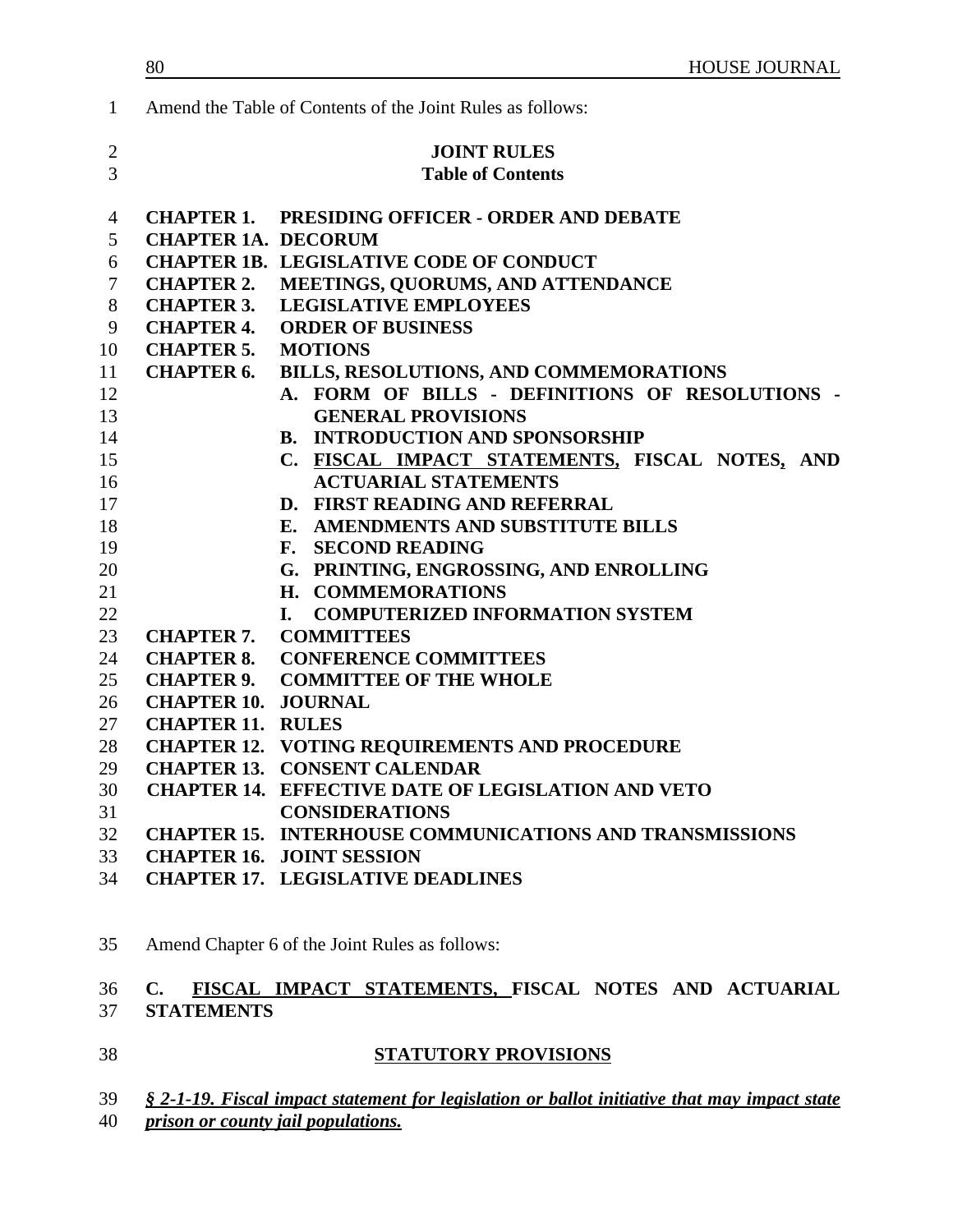Thursday, January 22, 2015 -  $7<sup>th</sup>$  Legislative Day 81

|                | $Say, yanaw, zz, zo1z \quad t.$                                                                   |
|----------------|---------------------------------------------------------------------------------------------------|
| $\mathbf{1}$   | A fiscal impact statement shall be attached to any bill or amendment or measures proposed by      |
| $\sqrt{2}$     | ballot initiative that may impact state prison or county jail populations. The requirement for    |
| 3              | a fiscal impact statement includes those bills or amendments that increase the periods of         |
| $\overline{4}$ | imprisonment authorized for existing crimes, that add new crimes for which imprisonment is        |
| $\mathfrak{S}$ | authorized, that impose minimum or mandatory minimum terms of imprisonment, or that modify        |
| 6              | any law governing release of prisoners from imprisonment or supervision.                          |
|                |                                                                                                   |
| 7              | The sponsor of such legislation or such ballot initiative shall request and allow sufficient time |
| $\,8\,$        | to prepare a fiscal impact statement from the Bureau of Finance and Management or the             |
| 9              | Legislative Research Council. The fiscal impact statement shall be completed no later than the    |
| 10             | day the bill is submitted to the committee with subject matter cognizance. Any ballot initiative  |
| 11             | shall have a fiscal impact statement attached to the Attorney General's statement required        |
| 12             | pursuant to § 12-13-9 or 12-13-25.1.                                                              |
|                |                                                                                                   |
| 13             | § 2-1-20. Contents of fiscal impact statement.                                                    |
|                |                                                                                                   |
| 14             | A fiscal impact statement pursuant to $\S 2$ -1-19 shall include the following:                   |
|                |                                                                                                   |
| 15             | $(1)$ An analysis of the specific components of the bill or the ballot initiative                 |
| 16             | that will impact the prison and jail population;                                                  |
|                |                                                                                                   |
| 17             | (2) The projected cost of the impact of the bill on the state prison system and                   |
| 18             | the aggregate cost to county jails on an annual basis and cost of the bill over                   |
| 19             | a ten year period; and                                                                            |
|                |                                                                                                   |
| 20             | (3) Operational costs and capital costs including all manner of construction.                     |
| 21             | <b>RULES</b>                                                                                      |
|                |                                                                                                   |
|                |                                                                                                   |
| 22             | 6C-1.2. Certain bills require fiscal note. The Director of the Legislative Research Council       |
|                |                                                                                                   |

# shall prepare a fiscal note for any bill which amends session law to affect the General Appropriations Act enacted in a prior legislative session.

 **6D-1. Referral of bills and resolutions to standing committees.** Unless otherwise ordered, all bills and joint resolutions, except the general appropriations bill, shall be referred to a standing committee after their first reading. The presiding officer may waive the referral to standing committee of concurrent resolutions. Copies of all concurrent resolutions shall be 29 distributed to each member posted to the Legislative Research Council internet site before being acted upon.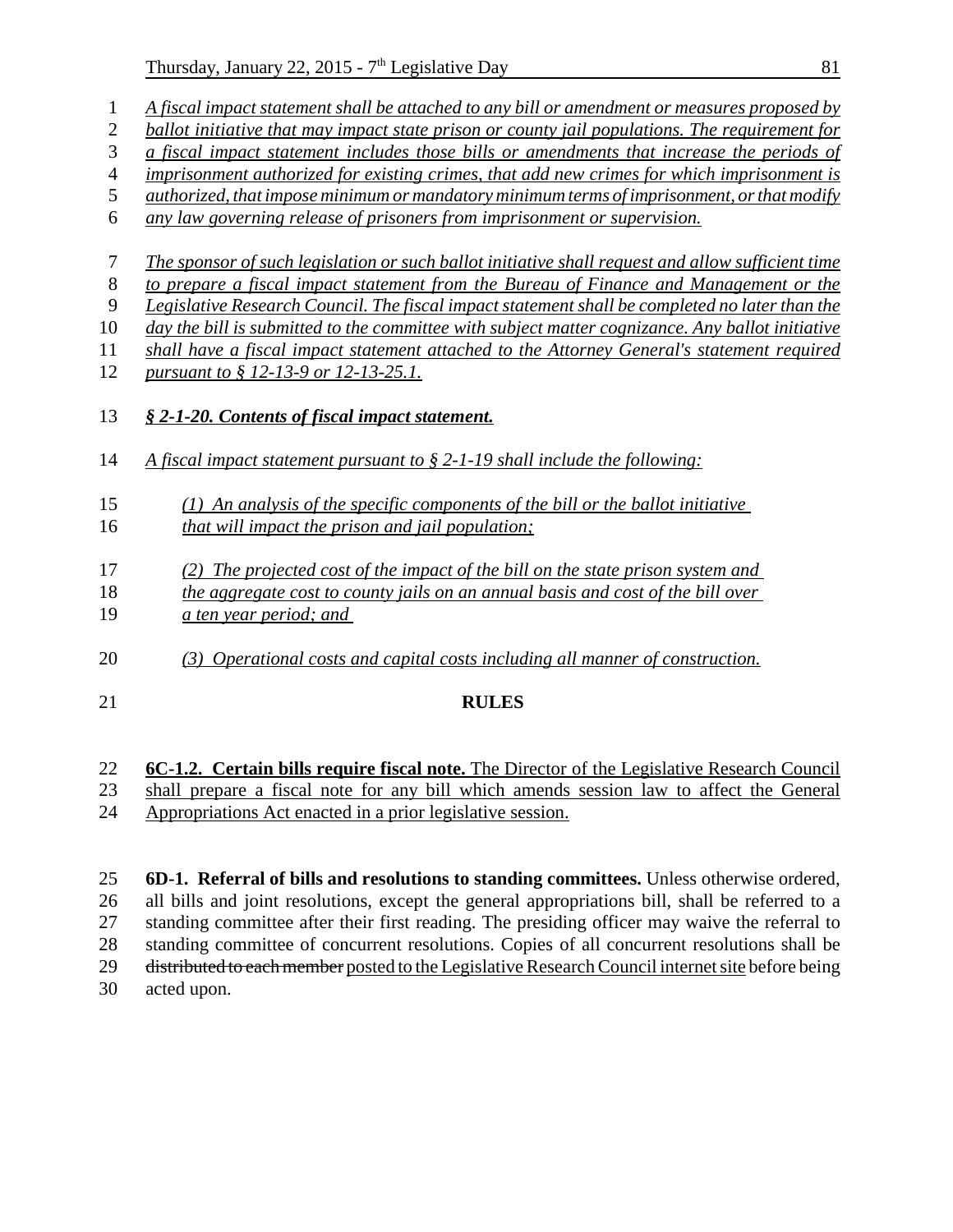| 82                                                                                             | HOUSE JOURNAL                                                                                                                                                                                                                                                                                            |  |
|------------------------------------------------------------------------------------------------|----------------------------------------------------------------------------------------------------------------------------------------------------------------------------------------------------------------------------------------------------------------------------------------------------------|--|
|                                                                                                |                                                                                                                                                                                                                                                                                                          |  |
|                                                                                                | <b>STATUTORY PROVISIONS</b>                                                                                                                                                                                                                                                                              |  |
|                                                                                                | § 2-7-13. Selection of printing process and contractor for bills and resolutions.                                                                                                                                                                                                                        |  |
|                                                                                                | The Bureau of Administration, in consultation with the Legislative Research Council, shall,                                                                                                                                                                                                              |  |
|                                                                                                | before the commencement of any session of the Legislature, determine whether the house and                                                                                                                                                                                                               |  |
|                                                                                                | senate bills and joint resolutions of the legislative session will be printed by a private                                                                                                                                                                                                               |  |
| contractor, and select the printing process to be used, or whether the documents will be       |                                                                                                                                                                                                                                                                                                          |  |
|                                                                                                |                                                                                                                                                                                                                                                                                                          |  |
|                                                                                                |                                                                                                                                                                                                                                                                                                          |  |
|                                                                                                | 10-1. Daily journal. A journal of each house shall be made available daily and laid upon the                                                                                                                                                                                                             |  |
| desks of the members and officers by posting to the Legislative Research Council internet site |                                                                                                                                                                                                                                                                                                          |  |
| by the following morning. The journal need not be read unless ordered. The secretary of the    |                                                                                                                                                                                                                                                                                                          |  |
| Senate and the chief clerk of the House shall report on the correctness of the journal to the  |                                                                                                                                                                                                                                                                                                          |  |
|                                                                                                |                                                                                                                                                                                                                                                                                                          |  |
|                                                                                                |                                                                                                                                                                                                                                                                                                          |  |
|                                                                                                | The joint rules and the rules of the Senate and House shall be printed in the Senate                                                                                                                                                                                                                     |  |
| Journal.                                                                                       |                                                                                                                                                                                                                                                                                                          |  |
| Respectfully submitted,                                                                        | Respectfully submitted,                                                                                                                                                                                                                                                                                  |  |
| Dean Wink                                                                                      | Corey Brown                                                                                                                                                                                                                                                                                              |  |
| <b>Brian Gosch</b>                                                                             | <b>Tim Rave</b>                                                                                                                                                                                                                                                                                          |  |
| <b>Spencer Hawley</b>                                                                          | <b>Billie Sutton</b>                                                                                                                                                                                                                                                                                     |  |
|                                                                                                | <b>Senate Committee</b>                                                                                                                                                                                                                                                                                  |  |
|                                                                                                | <b>MESSAGES FROM THE SENATE</b>                                                                                                                                                                                                                                                                          |  |
|                                                                                                | G. PRINTING, ENGROSSING, AND ENROLLING<br>prepared by the use of a duplicating process.<br>Amend Chapter 10 of the Joint Rules as follows:<br>committees on legislative procedure. The committees on legislative procedure shall in turn<br>report to their respective houses.<br><b>House Committee</b> |  |

MR. SPEAKER:

25 I have the honor to transmit herewith SB 12, 15, 18, 31, and 58 which have passed the 26 Senate and your favorable consideration is respectfully requested. Senate and your favorable consideration is respectfully requested.

| 27 | Respectfully,          |
|----|------------------------|
| 28 | Kay Johnson, Secretary |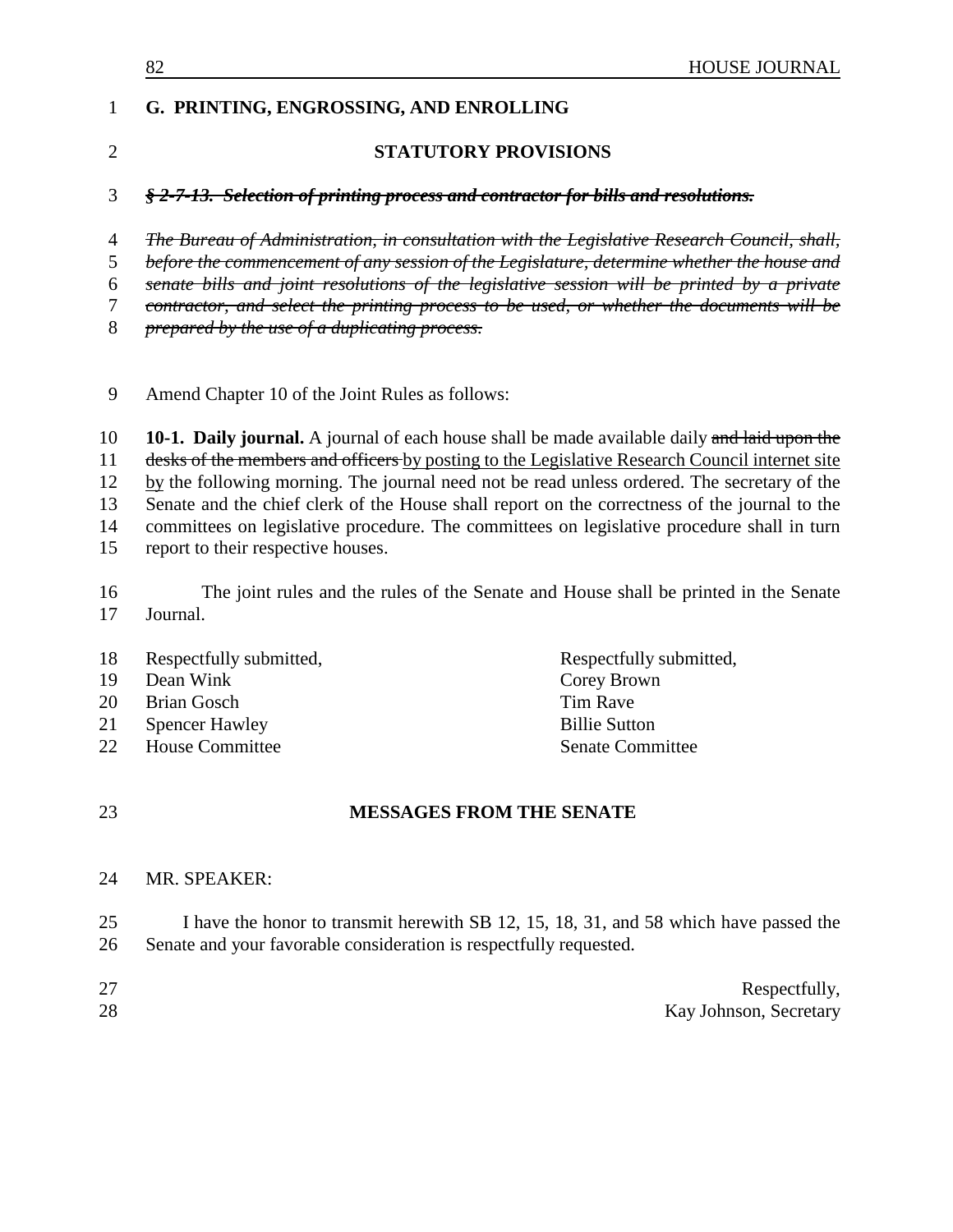**MOTIONS AND RESOLUTIONS** HCR 1001 Introduced by: Representatives Bolin, Anderson, Duvall, Hickey, Johns, Otten (Herman), Rounds, Schoenfish, Sly, Solum, and Verchio and Senators Lederman, Novstrup (David), and Van Gerpen A CONCURRENT RESOLUTION, Recognizing the difference between the taxes and fees levied by the State of South Dakota. WHEREAS, a tax is a compulsory financial contribution levied by a government for the general support of the government and the services it provides; and WHEREAS, a fee is a charge levied by a government on specific persons, activities, or properties as payment for a direct benefit received; and WHEREAS, there is often confusion about the distinction between these two government funding mechanisms, and certain individuals and groups, particularly at times of an election, deliberately confuse voters about that distinction: NOW, THEREFORE, BE IT RESOLVED, by the House of Representatives of the Ninetieth Legislature of the State of South Dakota, the Senate concurring therein, that there is a clear and distinct difference between the taxes levied by the State of South Dakota and the fees levied by the State of South Dakota and the agencies thereof, and that an increase in fees is not an increase in taxes. Was read the first time and the Speaker waived the committee referral. Rep. Gosch moved that when we adjourn today, we adjourn to convene at 1:00 p.m. on 21 Friday, January 23, the  $8<sup>th</sup>$  legislative day. Which motion prevailed. **FIRST READING OF HOUSE BILLS AND JOINT RESOLUTIONS** The following bills were read on Wednesday, January 21, and today the Speaker assigned these bills to committee. HB 1065 was referred to the Committee on Judiciary. HB 1066 was referred to the Committee on Judiciary. HB 1067 was referred to the Committee on Judiciary.

HB 1068 was referred to the Committee on Judiciary.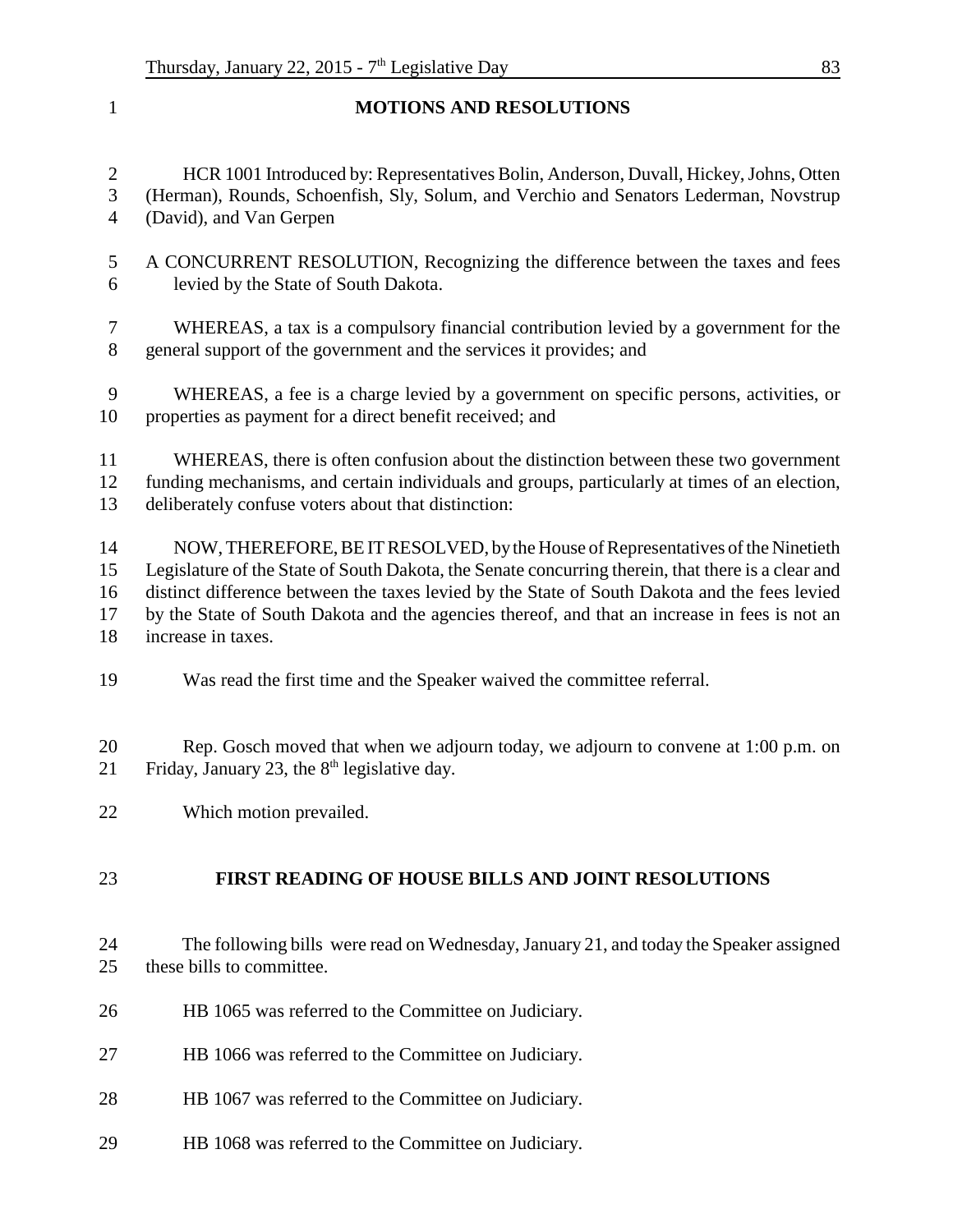# HB 1069 was referred to the Committee on State Affairs. HB 1070 Introduced by: Representatives Hickey, Bolin, Craig, DiSanto, Gosch, Haggar (Don), Haugaard, Kaiser, Novstrup (Al), Qualm, Rounds, Schoenfish, Stalzer, Verchio, and Zikmund and Senators Rave, Haggar (Jenna), Jensen (Phil), Lederman, Monroe, Olson, and Omdahl FOR AN ACT ENTITLED, An Act to require school districts to provide special education or special education and related services to resident students receiving alternative instruction. Was read the first time and referred to the Committee on Education. HB 1071 Introduced by: Representatives Johns, Feickert, and Qualm and Senators Ewing, Olson, and Tieszen FOR AN ACT ENTITLED, An Act to revise the number of signatures required for a nominating petition for sanitary district trustees. Was read the first time and referred to the Committee on Local Government. HB 1072 Introduced by: Representative Munsterman and Senator Vehle FOR AN ACT ENTITLED, An Act to provide that certain information regarding postsecondary technical institutes be given to parents and guardians of students in middle schools and high schools. Was read the first time and referred to the Committee on Education. HB 1073 Introduced by: Representatives Kaiser, Beal, Bolin, Brunner, DiSanto, Greenfield (Lana), Kirschman, Latterell, May, Qualm, Schrempp, Soli, Stalzer, Verchio, and Wollmann and Senators Greenfield (Brock), Haggar (Jenna), Haverly, and Olson FOR AN ACT ENTITLED, An Act to require a sex offender to report a change in vehicle status to law enforcement. Was read the first time and referred to the Committee on Judiciary. HB 1074 Introduced by: Representatives Kaiser, Bolin, Brunner, Greenfield (Lana), Kirschman, Latterell, May, Qualm, Soli, Stalzer, and Verchio and Senators Greenfield (Brock), Olson, and Tieszen FOR AN ACT ENTITLED, An Act to revise certain notice requirements for reporting motor vehicle accidents.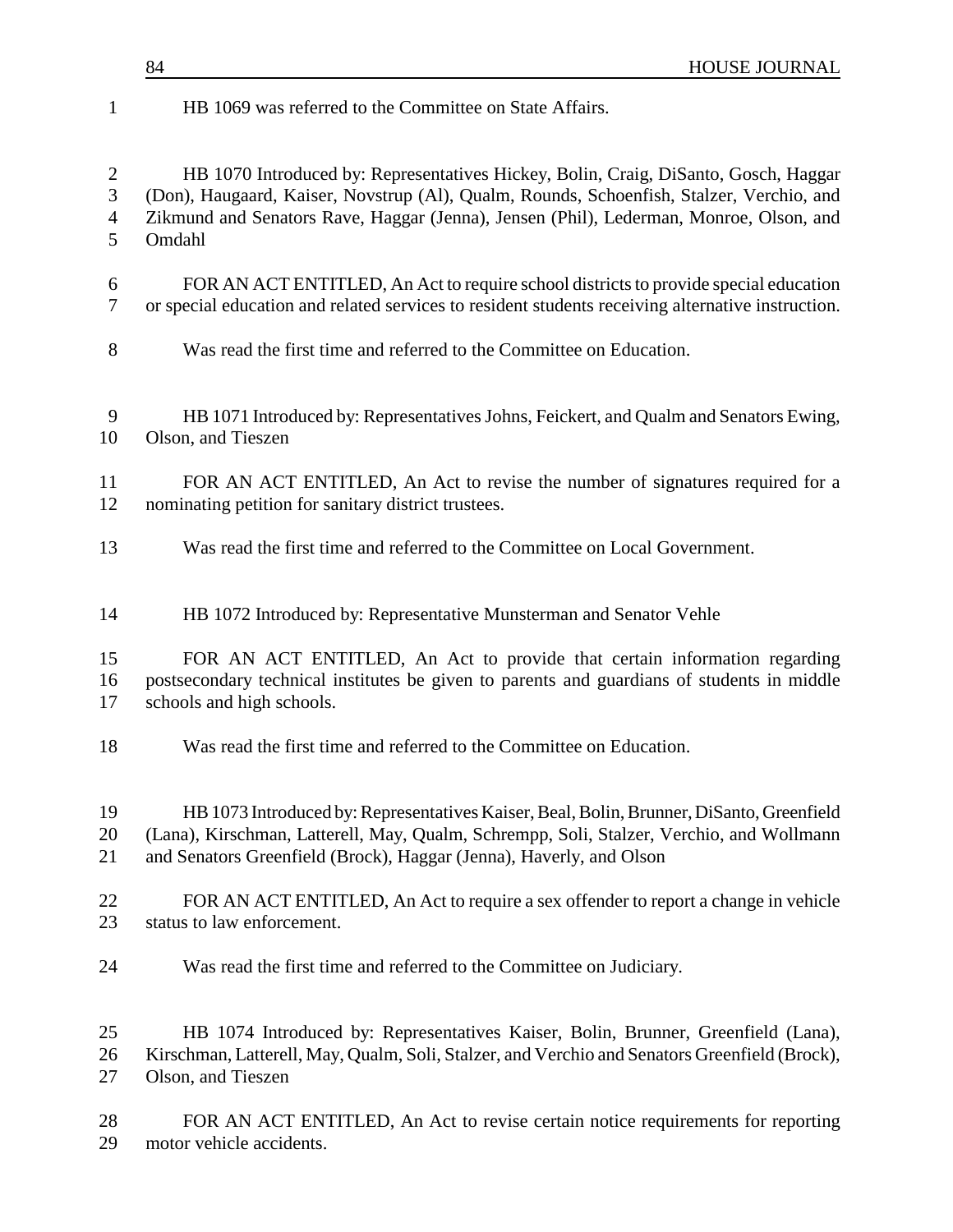Was read the first time and referred to the Committee on Judiciary.

 HJR 1001 Introduced by: Representatives Stalzer, Anderson, Beal, Bolin, Craig, Deutsch, DiSanto, Gosch, Haggar (Don), Harrison, Haugaard, Heinemann (Leslie), Hickey, Latterell, Mickelson, Novstrup (Al), Otten (Herman), Qualm, Stevens, Werner, Westra, Wiik, Willadsen, Wink, Wollmann, and Zikmund and Senators Otten (Ernie), Holien, Jensen (Phil), Lederman, and Omdahl

- A JOINT RESOLUTION, Making formal application to Congress to call an Article V convention of the states for the sole purpose of proposing a federal balanced budget amendment.
- Was read the first time and referred to the Committee on State Affairs.

### **FIRST READING OF SENATE BILLS AND JOINT RESOLUTIONS**

 The following bills were read on Wednesday, January 21, and today the Speaker assigned these bills to committee.

- SB 23 was referred to the Committee on State Affairs.
- SB 35 was referred to the Committee on State Affairs.

## SB 12: FOR AN ACT ENTITLED, An Act to allow the spouse of an active duty military

- person to qualify as a resident for a temporary permit to carry a concealed pistol.
- Was read the first time and referred to the Committee on Judiciary.
- SB 15: FOR AN ACT ENTITLED, An Act to allow for discretionary appeals of illegal sentences.
- Was read the first time and referred to the Committee on Judiciary.
- SB 18: FOR AN ACT ENTITLED, An Act to establish certain administrative provisions regarding charitable raffles, lotteries, and bingo and to make violations of these provisions subject to the Deceptive Trade Practice and Consumer Protection Act.
- Was read the first time and referred to the Committee on Judiciary.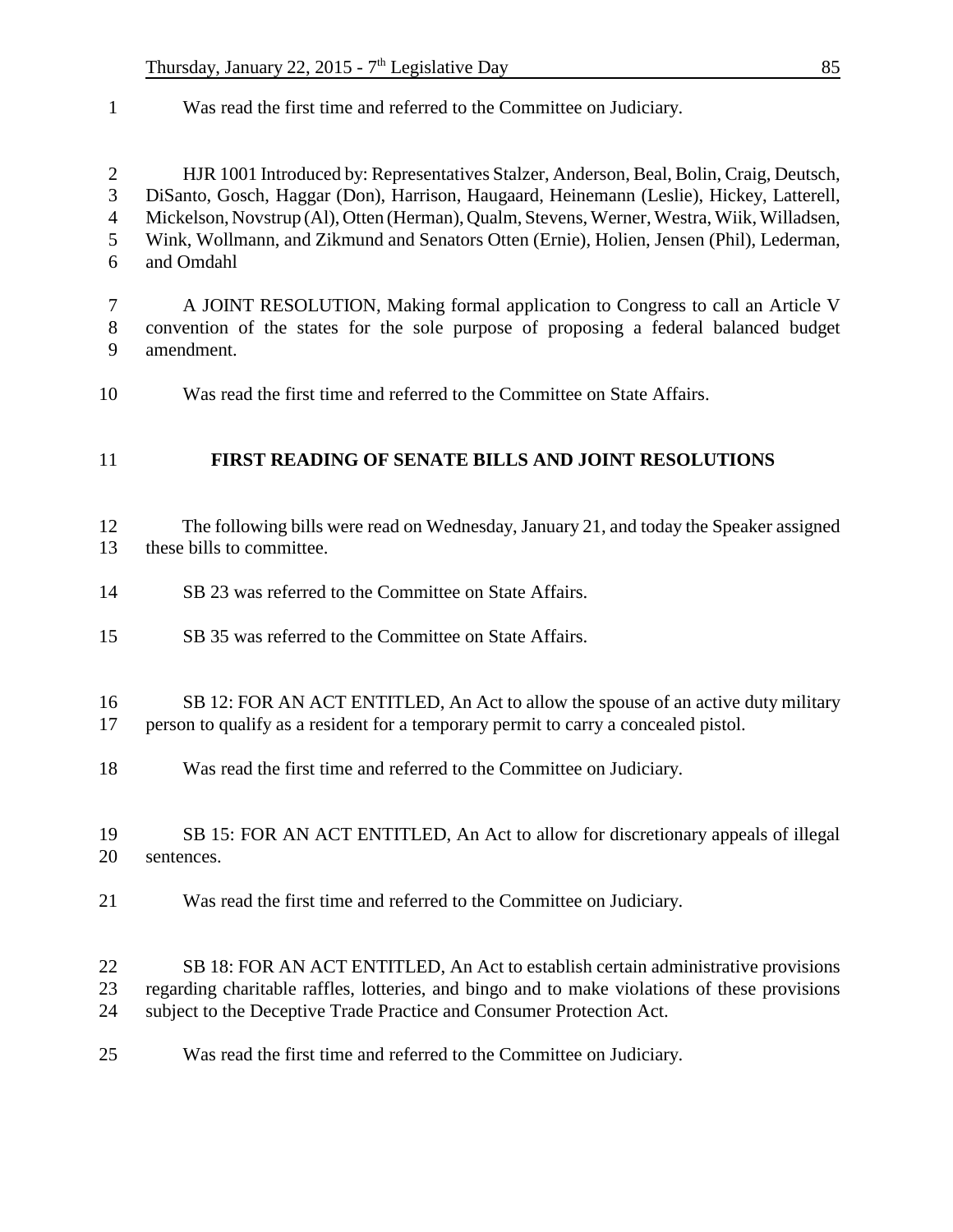|                                                    | 86<br><b>HOUSE JOURNAL</b>                                                                                                                                                                                                                                                                                                                                                                                                                                                                                                                                                                                                                                                             |
|----------------------------------------------------|----------------------------------------------------------------------------------------------------------------------------------------------------------------------------------------------------------------------------------------------------------------------------------------------------------------------------------------------------------------------------------------------------------------------------------------------------------------------------------------------------------------------------------------------------------------------------------------------------------------------------------------------------------------------------------------|
| 1<br>$\overline{2}$                                | SB 31: FOR AN ACT ENTITLED, An Act to revise certain provisions regarding<br>coordination of benefits between health plans.                                                                                                                                                                                                                                                                                                                                                                                                                                                                                                                                                            |
| 3                                                  | Was read the first time and referred to the Committee on Commerce and Energy.                                                                                                                                                                                                                                                                                                                                                                                                                                                                                                                                                                                                          |
| $\overline{4}$<br>5                                | SB 58: FOR AN ACT ENTITLED, An Act to revise certain authority, monetary penalties,<br>and hearing procedures of the South Dakota Commission on Gaming.                                                                                                                                                                                                                                                                                                                                                                                                                                                                                                                                |
| 6                                                  | Was read the first time and referred to the Committee on State Affairs.                                                                                                                                                                                                                                                                                                                                                                                                                                                                                                                                                                                                                |
| 7                                                  | <b>SECOND READING OF CONSENT CALENDAR ITEMS</b>                                                                                                                                                                                                                                                                                                                                                                                                                                                                                                                                                                                                                                        |
| $8\,$<br>9                                         | HB 1015: FOR AN ACT ENTITLED, An Act to repeal certain provisions regarding the<br>South Dakota Risk Pool.                                                                                                                                                                                                                                                                                                                                                                                                                                                                                                                                                                             |
| 10                                                 | Was read the second time.                                                                                                                                                                                                                                                                                                                                                                                                                                                                                                                                                                                                                                                              |
| 11                                                 | The question being "Shall HB 1015 pass as amended?"                                                                                                                                                                                                                                                                                                                                                                                                                                                                                                                                                                                                                                    |
| 12                                                 | And the roll being called:                                                                                                                                                                                                                                                                                                                                                                                                                                                                                                                                                                                                                                                             |
| 13                                                 | Yeas 66, Nays 0, Excused 4, Absent 0                                                                                                                                                                                                                                                                                                                                                                                                                                                                                                                                                                                                                                                   |
| 14<br>15<br>16<br>17<br>18<br>19<br>20<br>21<br>22 | Yeas:<br>Anderson; Bartling; Beal; Bolin; Brunner; Campbell; Conzet; Craig; Cronin; Deutsch; DiSanto;<br>Dryden; Duvall; Feickert; Gibson; Gosch; Greenfield (Lana); Haggar (Don); Harrison;<br>Haugaard; Hawley; Heinemann (Leslie); Hickey; Holmes; Hunhoff (Jean); Hunt; Jensen (Alex);<br>Johns; Kaiser; Killer; Kirschman; Klumb; Langer; Latterell; Marty; May; McCleerey;<br>Mickelson; Munsterman; Novstrup (Al); Otten (Herman); Partridge; Peterson (Kent); Qualm;<br>Rasmussen; Ring; Romkema; Rounds; Rozum; Russell; Schoenbeck; Schoenfish; Schrempp;<br>Sly; Soli; Solum; Stalzer; Stevens; Tulson; Werner; Westra; Wiik; Willadsen; Wollmann;<br>Zikmund; Speaker Wink |
| 23<br>24                                           | Excused:<br>Bordeaux; Hawks; Schaefer; Verchio                                                                                                                                                                                                                                                                                                                                                                                                                                                                                                                                                                                                                                         |
| 25<br>26                                           | So the bill having received an affirmative vote of a majority of the members-elect, the<br>Speaker declared the bill passed and the title was agreed to.                                                                                                                                                                                                                                                                                                                                                                                                                                                                                                                               |
| 27<br>28                                           | HB 1035: FOR AN ACT ENTITLED, An Act to revise certain provisions regarding<br>military specialty plates.                                                                                                                                                                                                                                                                                                                                                                                                                                                                                                                                                                              |
| 29                                                 | Was read the second time.                                                                                                                                                                                                                                                                                                                                                                                                                                                                                                                                                                                                                                                              |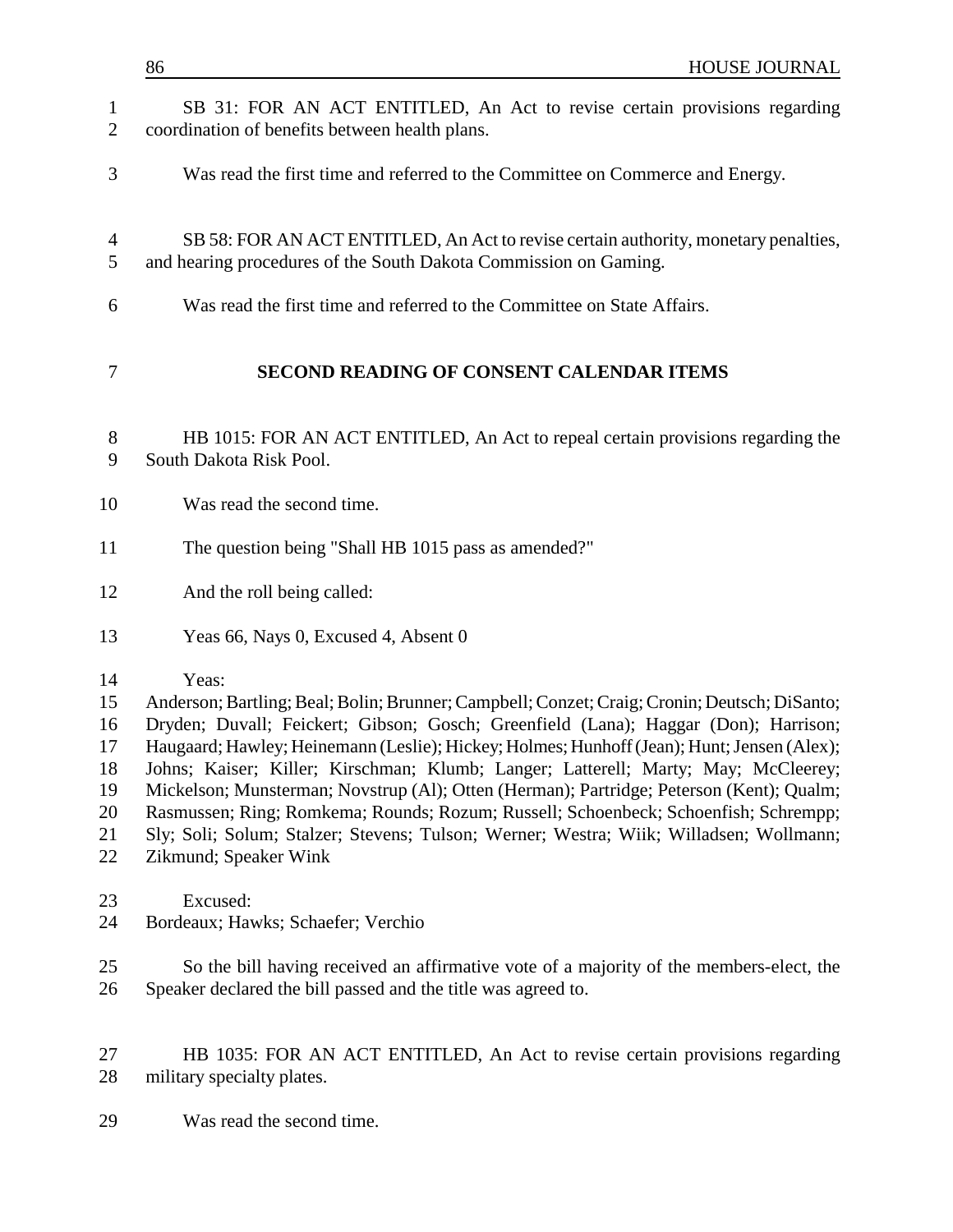- 1 The question being "Shall HB 1035 pass?"
- And the roll being called:
- Yeas 66, Nays 0, Excused 4, Absent 0

#### Yeas:

 Anderson; Bartling; Beal; Bolin; Brunner; Campbell; Conzet; Craig; Cronin; Deutsch; DiSanto; Dryden; Duvall; Feickert; Gibson; Gosch; Greenfield (Lana); Haggar (Don); Harrison; Haugaard; Hawley; Heinemann (Leslie); Hickey; Holmes; Hunhoff (Jean); Hunt; Jensen (Alex); Johns; Kaiser; Killer; Kirschman; Klumb; Langer; Latterell; Marty; May; McCleerey;

 Mickelson; Munsterman; Novstrup (Al); Otten (Herman); Partridge; Peterson (Kent); Qualm; Rasmussen; Ring; Romkema; Rounds; Rozum; Russell; Schoenbeck; Schoenfish; Schrempp;

Sly; Soli; Solum; Stalzer; Stevens; Tulson; Werner; Westra; Wiik; Willadsen; Wollmann;

- Zikmund; Speaker Wink
- Excused:
- Bordeaux; Hawks; Schaefer; Verchio

 So the bill having received an affirmative vote of a majority of the members-elect, the Speaker declared the bill passed and the title was agreed to.

HB 1036: FOR AN ACT ENTITLED, An Act to codify legislation enacted in 2014.

- Was read the second time.
- The question being "Shall HB 1036 pass?"
- And the roll being called:
- Yeas 66, Nays 0, Excused 4, Absent 0

Yeas:

 Anderson; Bartling; Beal; Bolin; Brunner; Campbell; Conzet; Craig; Cronin; Deutsch; DiSanto; Dryden; Duvall; Feickert; Gibson; Gosch; Greenfield (Lana); Haggar (Don); Harrison; Haugaard; Hawley; Heinemann (Leslie); Hickey; Holmes; Hunhoff (Jean); Hunt; Jensen (Alex); Johns; Kaiser; Killer; Kirschman; Klumb; Langer; Latterell; Marty; May; McCleerey; Mickelson; Munsterman; Novstrup (Al); Otten (Herman); Partridge; Peterson (Kent); Qualm; Rasmussen; Ring; Romkema; Rounds; Rozum; Russell; Schoenbeck; Schoenfish; Schrempp; Sly; Soli; Solum; Stalzer; Stevens; Tulson; Werner; Westra; Wiik; Willadsen; Wollmann;

- Zikmund; Speaker Wink
- Excused:
- Bordeaux; Hawks; Schaefer; Verchio
- So the bill having received an affirmative vote of a majority of the members-elect, the Speaker declared the bill passed and the title was agreed to.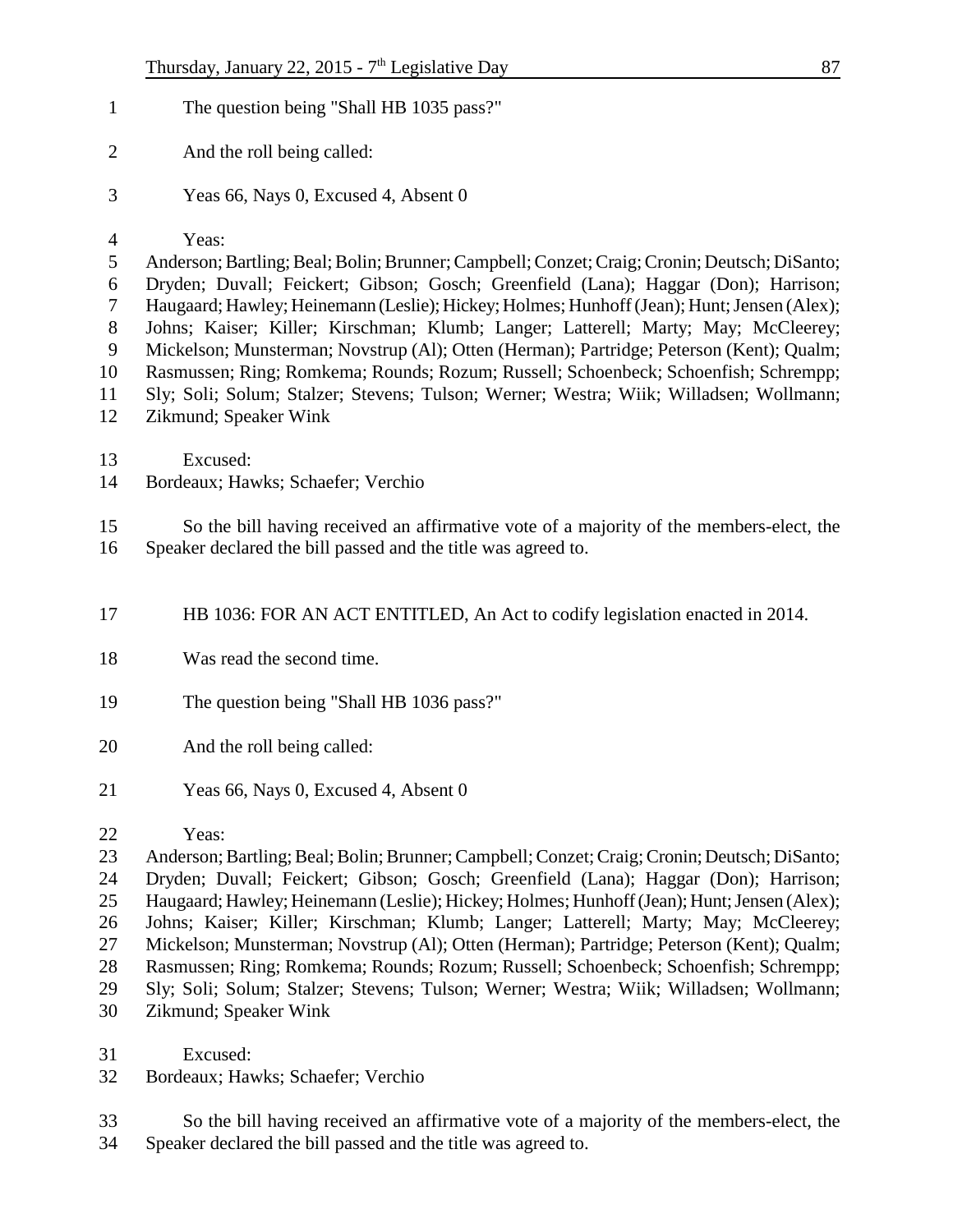- Was read the second time.
- The question being "Shall HB 1024 pass?"
- And the roll being called:
- Yeas 66, Nays 0, Excused 4, Absent 0
- Yeas:

 Anderson; Bartling; Beal; Bolin; Brunner; Campbell; Conzet; Craig; Cronin; Deutsch; DiSanto; Dryden; Duvall; Feickert; Gibson; Gosch; Greenfield (Lana); Haggar (Don); Harrison; Haugaard; Hawley; Heinemann (Leslie); Hickey; Holmes; Hunhoff (Jean); Hunt; Jensen (Alex); Johns; Kaiser; Killer; Kirschman; Klumb; Langer; Latterell; Marty; May; McCleerey; Mickelson; Munsterman; Novstrup (Al); Otten (Herman); Partridge; Peterson (Kent); Qualm; Rasmussen; Ring; Romkema; Rounds; Rozum; Russell; Schoenbeck; Schoenfish; Schrempp; Sly; Soli; Solum; Stalzer; Stevens; Tulson; Werner; Westra; Wiik; Willadsen; Wollmann; Zikmund; Speaker Wink

Excused:

Bordeaux; Hawks; Schaefer; Verchio

 So the bill having received an affirmative vote of a majority of the members-elect, the Speaker declared the bill passed and the title was agreed to.

### **SECOND READING OF HOUSE BILLS AND JOINT RESOLUTIONS**

- HB 1006: FOR AN ACT ENTITLED, An Act to allow bullheads to be used as bait.
- Having had its second reading was up for consideration and final passage.
- The question being "Shall HB 1006 pass?"
- And the roll being called:
- Yeas 67, Nays 0, Excused 3, Absent 0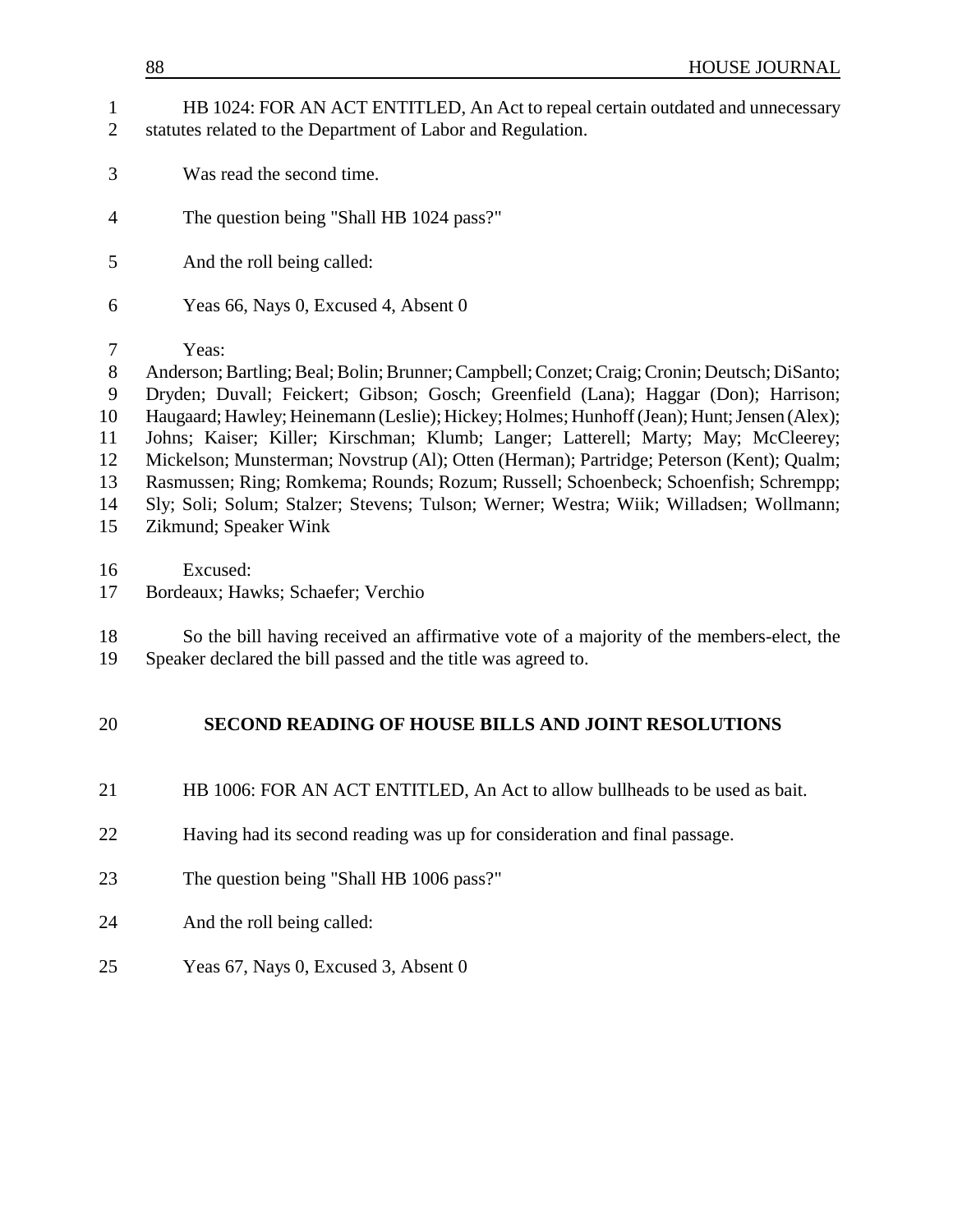|    | Yeas:                                                                                        |
|----|----------------------------------------------------------------------------------------------|
| 2  | Anderson; Bartling; Beal; Bolin; Brunner; Campbell; Conzet; Craig; Cronin; Deutsch; DiSanto; |
| 3  | Dryden; Duvall; Feickert; Gibson; Gosch; Greenfield (Lana); Haggar (Don); Harrison;          |
| 4  | Haugaard; Hawks; Hawley; Heinemann (Leslie); Hickey; Holmes; Hunhoff (Jean); Hunt;           |
| 5  | Jensen (Alex); Johns; Kaiser; Killer; Kirschman; Klumb; Langer; Latterell; Marty; May;       |
| 6  | McCleerey; Mickelson; Munsterman; Novstrup (Al); Otten (Herman); Partridge; Peterson         |
|    | (Kent); Qualm; Rasmussen; Ring; Romkema; Rounds; Rozum; Russell; Schoenbeck;                 |
| 8  | Schoenfish; Schrempp; Sly; Soli; Solum; Stalzer; Stevens; Tulson; Werner; Westra; Wiik;      |
| 9  | Willadsen; Wollmann; Zikmund; Speaker Wink                                                   |
|    |                                                                                              |
| 10 | Excused:                                                                                     |
| 11 | Bordeaux; Schaefer; Verchio                                                                  |

 So the bill having received an affirmative vote of a majority of the members-elect, the Speaker declared the bill passed and the title was agreed to.

 HB 1025: FOR AN ACT ENTITLED, An Act to revise certain provisions regarding banks and banking.

- Was read the second time.
- 17 The question being "Shall HB 1025 pass?"
- And the roll being called:
- Yeas 67, Nays 0, Excused 3, Absent 0
- Yeas:

 Anderson; Bartling; Beal; Bolin; Brunner; Campbell; Conzet; Craig; Cronin; Deutsch; DiSanto; Dryden; Duvall; Feickert; Gibson; Gosch; Greenfield (Lana); Haggar (Don); Harrison; Haugaard; Hawks; Hawley; Heinemann (Leslie); Hickey; Holmes; Hunhoff (Jean); Hunt; Jensen (Alex); Johns; Kaiser; Killer; Kirschman; Klumb; Langer; Latterell; Marty; May; McCleerey; Mickelson; Munsterman; Novstrup (Al); Otten (Herman); Partridge; Peterson (Kent); Qualm; Rasmussen; Ring; Romkema; Rounds; Rozum; Russell; Schoenbeck; Schoenfish; Schrempp; Sly; Soli; Solum; Stalzer; Stevens; Tulson; Werner; Westra; Wiik; Willadsen; Wollmann; Zikmund; Speaker Wink

- Excused:
- Bordeaux; Schaefer; Verchio

 So the bill having received an affirmative vote of a majority of the members-elect, the Speaker declared the bill passed and the title was agreed to.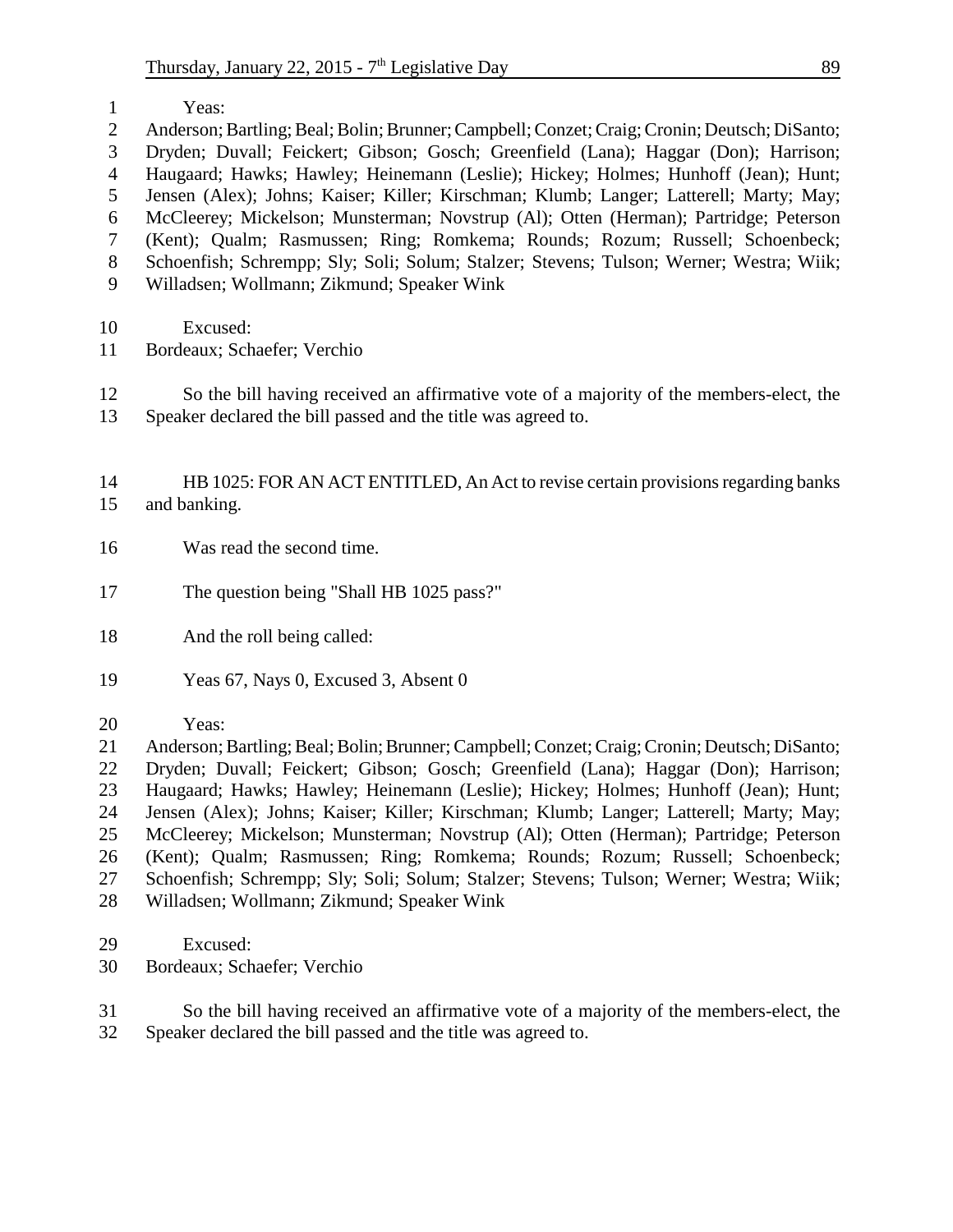- HB 1026: FOR AN ACT ENTITLED, An Act to revise certain provisions related to the Department of Labor and Regulation.
- Was read the second time.
- The question being "Shall HB 1026 pass?"
- And the roll being called:
- Yeas 67, Nays 0, Excused 3, Absent 0
- Yeas:

 Anderson; Bartling; Beal; Bolin; Brunner; Campbell; Conzet; Craig; Cronin; Deutsch; DiSanto; Dryden; Duvall; Feickert; Gibson; Gosch; Greenfield (Lana); Haggar (Don); Harrison; Haugaard; Hawks; Hawley; Heinemann (Leslie); Hickey; Holmes; Hunhoff (Jean); Hunt; Jensen (Alex); Johns; Kaiser; Killer; Kirschman; Klumb; Langer; Latterell; Marty; May; McCleerey; Mickelson; Munsterman; Novstrup (Al); Otten (Herman); Partridge; Peterson (Kent); Qualm; Rasmussen; Ring; Romkema; Rounds; Rozum; Russell; Schoenbeck; Schoenfish; Schrempp; Sly; Soli; Solum; Stalzer; Stevens; Tulson; Werner; Westra; Wiik; Willadsen; Wollmann; Zikmund; Speaker Wink

Excused:

Bordeaux; Schaefer; Verchio

 So the bill having received an affirmative vote of a majority of the members-elect, the Speaker declared the bill passed and the title was agreed to.

- HB 1028: FOR AN ACT ENTITLED, An Act to revise certain provisions regarding money transmitters and money transmissions.
- Was read the second time.
- The question being "Shall HB 1028 pass?"
- And the roll being called:
- Yeas 67, Nays 0, Excused 3, Absent 0
- Yeas:

 Anderson; Bartling; Beal; Bolin; Brunner; Campbell; Conzet; Craig; Cronin; Deutsch; DiSanto; Dryden; Duvall; Feickert; Gibson; Gosch; Greenfield (Lana); Haggar (Don); Harrison; Haugaard; Hawks; Hawley; Heinemann (Leslie); Hickey; Holmes; Hunhoff (Jean); Hunt; Jensen (Alex); Johns; Kaiser; Killer; Kirschman; Klumb; Langer; Latterell; Marty; May; McCleerey; Mickelson; Munsterman; Novstrup (Al); Otten (Herman); Partridge; Peterson (Kent); Qualm; Rasmussen; Ring; Romkema; Rounds; Rozum; Russell; Schoenbeck; Schoenfish; Schrempp; Sly; Soli; Solum; Stalzer; Stevens; Tulson; Werner; Westra; Wiik; Willadsen; Wollmann; Zikmund; Speaker Wink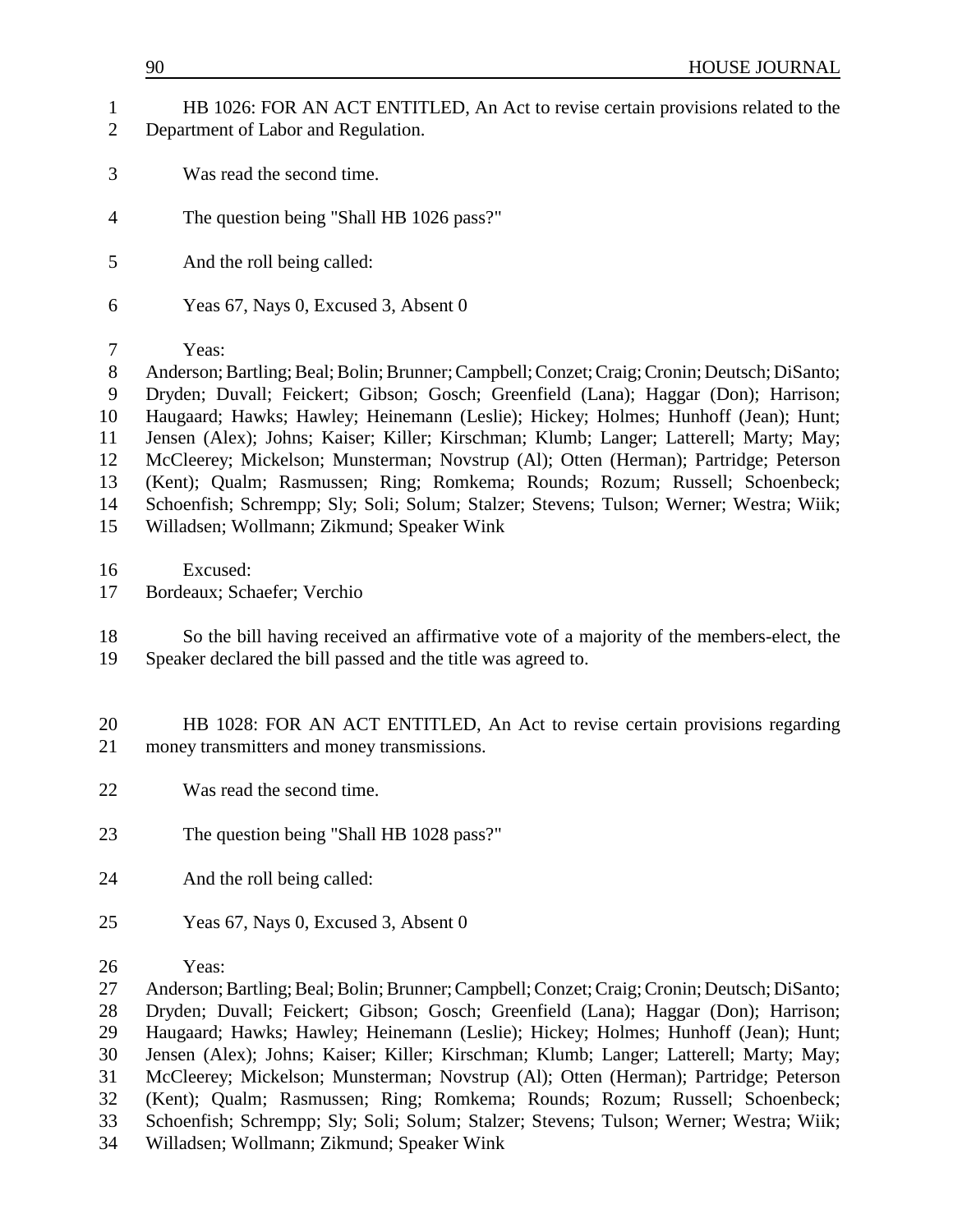- Excused:
- Bordeaux; Schaefer; Verchio

 So the bill having received an affirmative vote of a majority of the members-elect, the Speaker declared the bill passed and the title was agreed to.

### **COMMEMORATIONS**

 HC 1004 Introduced by: Representatives Wiik, Bolin, Craig, Deutsch, Duvall, Gibson, Greenfield (Lana), Hawley, Hickey, Kaiser, Kirschman, Klumb, Latterell, Marty, May, McCleerey, Otten (Herman), Partridge, Peterson (Kent), Ring, Rounds, Schoenbeck, Schoenfish, Schrempp, Soli, Solum, Stalzer, Tulson, Werner, Willadsen, Wollmann, and Zikmund and Senators Peterson (Jim), Ewing, Frerichs, Greenfield (Brock), Haggar (Jenna), Olson, Rave, Tidemann, and White

- A LEGISLATIVE COMMEMORATION, Commending the Sioux Valley High School Competitive Cheer Team and coaches for the 2014 South Dakota State Class A Competitive Cheer championship.
- WHEREAS, The Sioux Valley High School Competitive Cheer Team worked and trained hard for their 2014 season; and
- WHEREAS, The Sioux Valley High School Competitive Cheer Team has won the South Dakota State Class A championship for a consecutive eight years, having won the competition every year since competitive cheerleading became a sanctioned sport in 2007; and
- WHEREAS, The team consisted of Beylee Bezdichek, Taryn Bolstad, Rachel Cotton, Ayrika Dempsey, Natalie Gunderson, Nicole Intermill, Cori Liedtke, Baylea Lucas, Mariah Nelson, Anna Protasova, Brianna Richarz, Jordyn Ringheimer, Sarah Roseland, Dani Seibel, Kylie Sheets, Ashlyn Spilde, Delanie Tangen, Lauren Taylor, Jolien Verpaalen, Francine Verpaalen, Carly Ward , Hannah Wozniak; and
- WHEREAS, Coaches Casie King and Emily Howell inspired the team with encouragement and leadership to excel in the sport:
- NOW, THEREFORE, BE IT COMMEMORATED, by the Ninetieth Legislature of the State of South Dakota, that the 2014 Sioux Valley High School Competitive Cheer Team be honored for their 2014 South Dakota State Class A Competitive Cheer championship season.
- Rep. Anderson moved that the House do now adjourn, which motion prevailed and at 2:38 p.m. the House adjourned.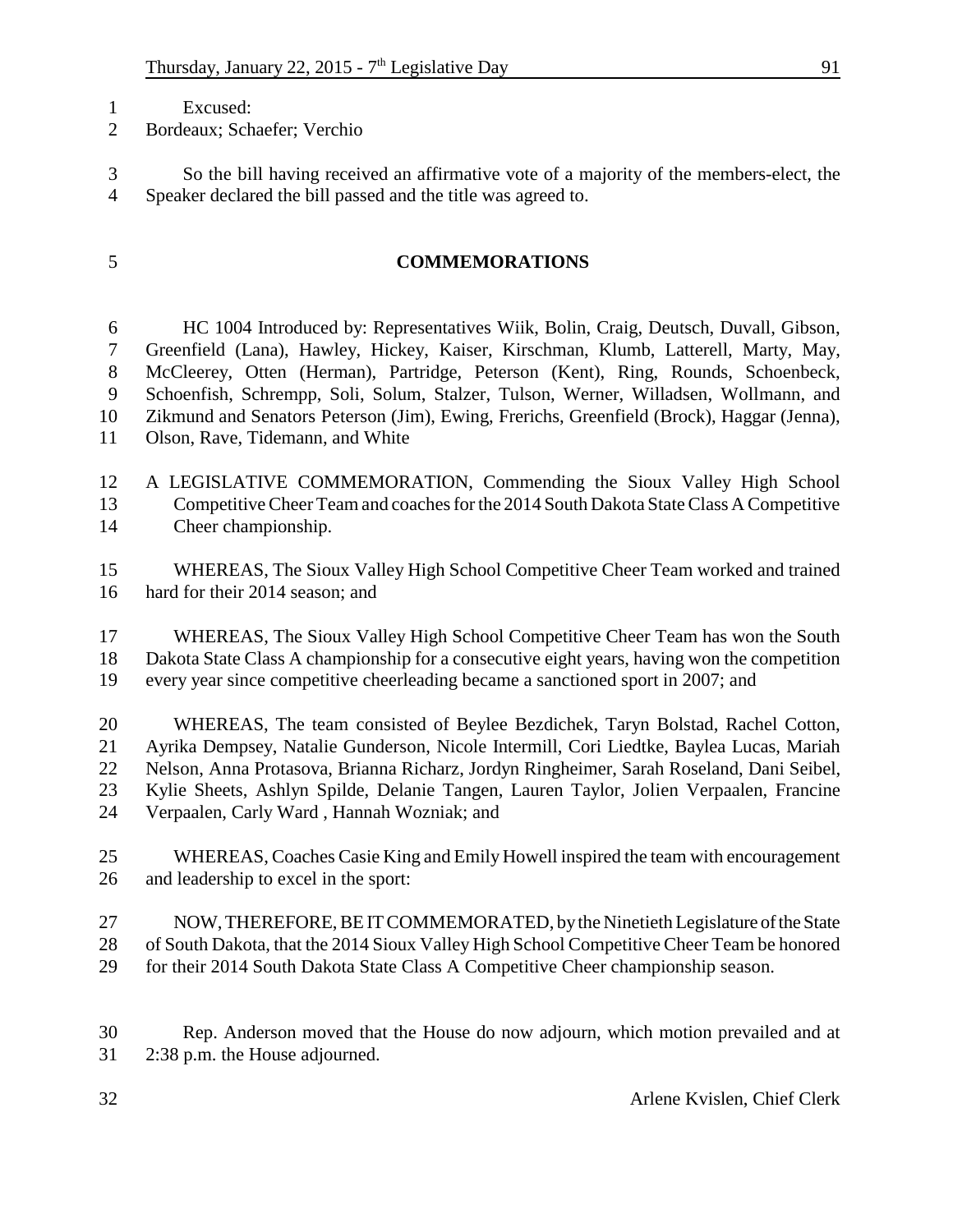| ∩∩ | <b>HOUSE JOURNAL</b> |
|----|----------------------|
|    |                      |

#### **JOINT SESSION**

 Pursuant to the report of the Joint-Select Committee, as found on page 44 of the House Journal, the Senate and the House of Representatives met in informal joint session in the House Chamber for the purpose of having a memorial service for deceased former members and reading of the following Joint Memorial Resolution:

 **WHEREAS,** the Great Ruler of the Universe has ordered a final adjournment in the lives of eight former members of the South Dakota Legislature, namely: the *Honorable Rodney Gutzler*; the *Honorable Robert A. Johnson*; the *Honorable James H. "Jack" Jones*; the *Honorable Charles J. "Chuck" Mickel*; the *Honorable Wallace G. "Wally" Myers*; the *Honorable Ralph Nachtigal*; the *Honorable Gregory A. "Greg" Peterson*; and the *Honorable Benjamin "Ben" Radcliffe*; and

**WHEREAS**, in the lives of all these eminent public servants there was noted a profound urgency in an unselfish manner, with trials and vicissitudes often far outweighing honors, but with a consciousness that here in a land of freedom the dignity of the individual is supreme, that justice must be dispensed, and that only by eternal vigilance and unrelenting effort can self-government of a people be preserved; and

**WHEREAS**, it is fitting that we humbly honor the memory of those who have thus contributed to the orderly process of government under the Constitution:

 **NOW, THEREFORE, BE IT RESOLVED,** by the Senate and the House of Representatives of the Ninetieth Session of the Legislature of the State of South Dakota duly convened in recess session in recognition of the useful lives and unfailing devotion to the interests of the State of South Dakota, as well as the rectitude of thought and action and fidelity to the highest principles of American citizenship by these honorable people, that the Senate and the House of Representatives do now pause in their labors out of respect for the memory of their late fellow associates in the functions of government, and note that in their passing, the state they have served so well has suffered a distinct loss, and though their labors have ceased and they have been laid to rest, the people of this great state have benefited greatly from the services rendered by them and they have left upon the sands of time an inspiring record of devotion to their fellow citizens under the guiding hand of Almighty God; and

 **BE IT FURTHER RESOLVED,** that this Resolution be printed in the journals of the Senate and the House of Representatives of the Ninetieth Session of the Legislature of the State of South Dakota, now assembled this 22nd day of January, 2015, at Pierre, South Dakota.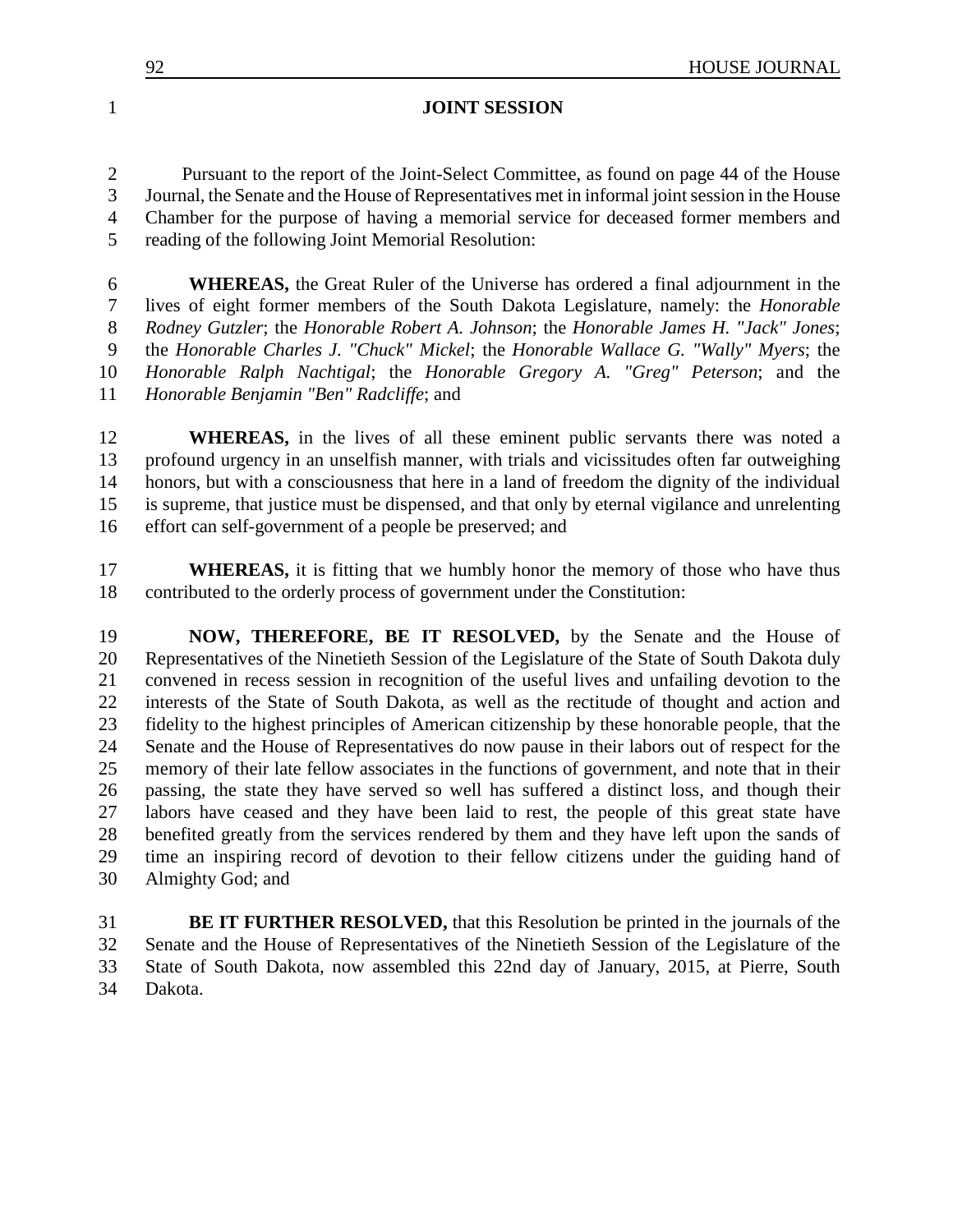Pursuant to the Joint-Select Committee Report found on page 13 of the House Journal, the following is Governor Dennis Daugaard's State of the State Address:

| $\mathfrak{Z}$ | <b>STATE OF THE STATE 2015</b>                                                                  |
|----------------|-------------------------------------------------------------------------------------------------|
| $\overline{4}$ | <b>JANUARY 13, 2015</b>                                                                         |
| 5              | PIERRE, SOUTH DAKOTA                                                                            |
| 6              | <b>GOVERNOR DENNIS DAUGAARD</b>                                                                 |
| $\tau$         | Thank you very much. It's good to have you back. I'd like to welcome those of you who are       |
| $8\,$          | new to the Legislature. Would those of you who are first time in the Legislature please stand   |
| 9              | and be recognized. Welcome!                                                                     |
| 10             | I still remember my first time here 18 years ago when I was first elected to the Legislature.   |
| 11             | What a great honor that was, and I know I felt that same honor as lieutenant governor and       |
| 12             | now as governor again. I know we all feel a shared responsibility to do the best that we can.   |
| 13             | It is my duty to open the session with some thoughts on the issues we face as a state.          |
| 14             | I'd like to begin right away today by talking to you about South Dakota's roads and bridges.    |
| 15             | Our roads are, by far, our state's most valuable physical asset, worth over \$14 billion.       |
| 16             | In a rural state like South Dakota, good quality roads are our lifeline. They are not just how  |
| 17             | we get to work, or school, or church. They offer more than a means to get corn and soybeans     |
| 18             | to market, or the means to get tourists to Mount Rushmore or Crazy Horse.                       |
| 19             | Our entire economy, indeed our very well-being, depends on road infrastructure. And right       |
| 20             | now, our roads are underfunded. From Highway 46 in Beresford to Highway 19 north of             |
| 21             | Humboldt, from Highway 73 south of Lemmon to I-90 near the Wyoming border, our roads            |
| 22             | need attention. These are just a handful of the many highways that require additional           |
| 23             | maintenance. And many of our local roads are in even worse condition.                           |
| 24             | In all corners of the state, we have road funding needs. State highways, municipal streets,     |
| 25             | county oil, township gravel, and hundreds of rural bridges are in need of additional            |
| 26             | maintenance. It's like a structural deficit. We are taking more out of our roads then we are    |
| 27             | putting back into them.                                                                         |
| 28             | In South Dakota, you can see we have 82,000 miles of highways. Counties have the most           |
| 29             | total miles at around 35,000 miles. Townships have just over 31,000. The state highway          |
| 30             | system is just 9.5 percent of the total – that blue part of the chart at 7,800 miles. But let's |
| 31             | look at where all the traffic is.                                                               |
| 32             | As you can see, the state highway system, while making up only 9.5 percent of the state's       |
| 33             | total miles, handles more than two-thirds of all the traffic, and that includes 80 percent of   |
| 34             | the heavy truck traffic. The counties and municipalities each carry about 14 percent            |
| 35             | followed by township roads.                                                                     |

 Many of the roads we currently use were built with no anticipation of the size and weight of the vehicles that utilize them today. Many section line roads were designed to carry vehicles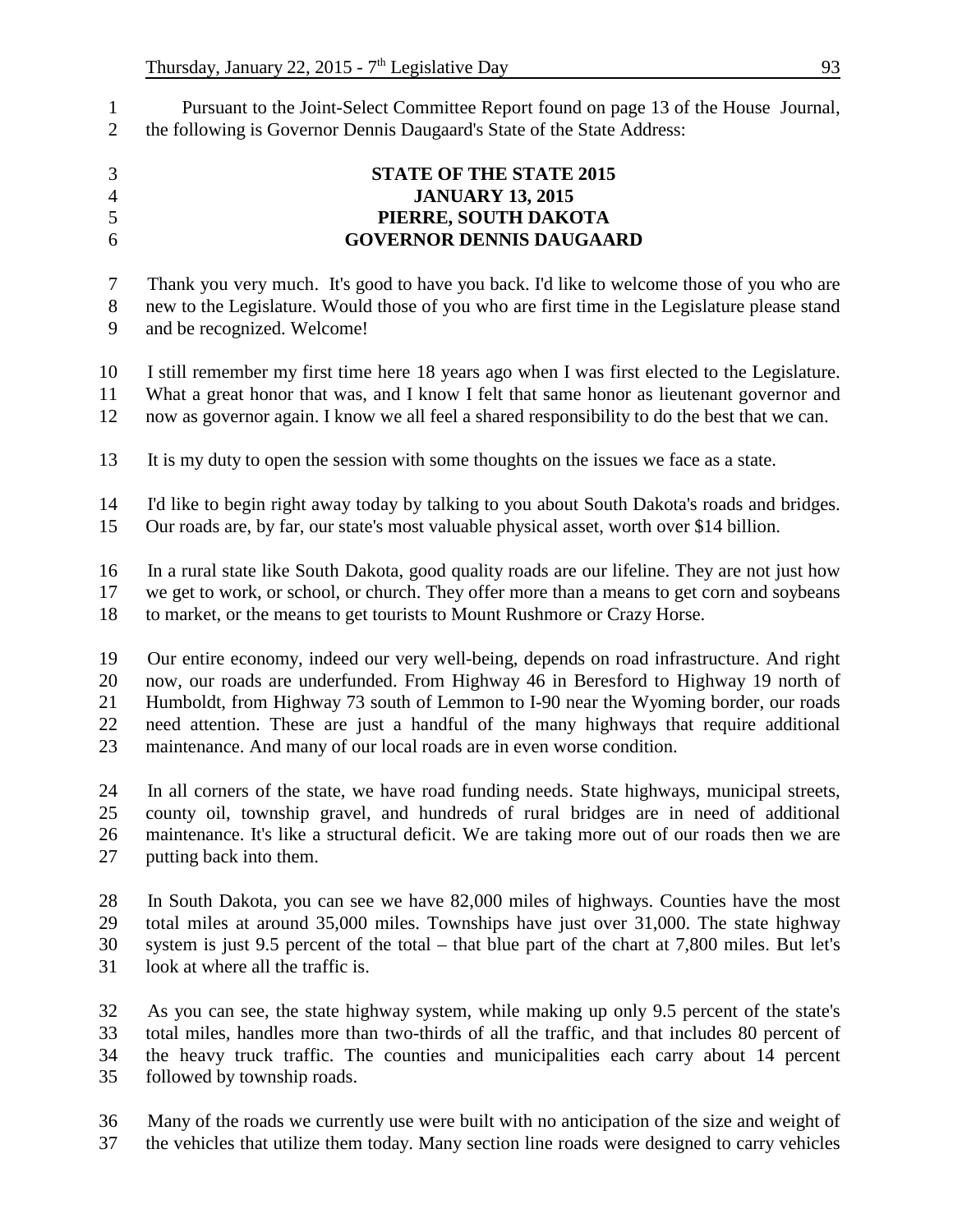weighing less than 10,000 pounds. Today, trucks weighing 10 times more cross those same gravel thoroughfares.

 As we consider road and bridge funding, we must first understand the need. Our goal is a system of roads and bridges that meets the transportation needs of this state in the most efficient manner possible.

 Fortunately, we have the ability to calculate the cost of achieving that goal. On state highways, we have a detailed system for collecting data, which is used to comprehensively determine the most financially efficient means for maintaining our roads.

 The Spider Van pictured here is named for the lasers and cameras mounted to the frame. It is used by the South Dakota Department of Transportation as a road assessment tool. This van drives up to 15,000 miles per year to collect detailed information on pavement roughness, rutting, and faulting as well as the depth, width, and extent of cracks. This tool provides objective measurements at each mile of the state highway system and allows the Department of Transportation to make well-informed decisions on how and where to spend its limited resources.

 The Spider Van is currently undergoing maintenance work out of state, but I have asked the Department of Transportation to bring it to the State Capitol later this session so that you can see it for yourself. The important thing to know is that we use Spider Van data to classify all state roadways as being in excellent, good, fair, or poor condition.

 As you can see from this chart, those four ratings are important distinctions. They identify the value of proper maintenance at the appropriate time. Stated simply, it's a lot cheaper to

keep a road up than to fix it up.

 The cost to maintain an excellent road is about \$360 per mile, about 20 percent of the cost of maintaining a good road. Likewise, maintaining a good road is about half the cost of one in fair condition, which costs almost \$2,400 per mile. Poor roads are a little cheaper because

some work can be deferred until the road is replaced.

 We can use the data we collect from the Spider Van, as well as information about the different costs of maintaining different pavement surfaces to calculate the ideal distribution of pavement conditions.

 This chart shows the highest return-on-investment pavement distribution. In other words, it shows the optimal, most cost-efficient pavement condition distribution for our state highway system. Not surprisingly, if you consider the previous chart, it is most efficient for most

roads to be either excellent or good most of the time.

 This distribution also reflects the expected life span of a newly constructed highway. In other words, when a new highway is constructed, you might expect over its useful life, it will be in excellent condition about 30 percent of that life, then in good condition for 50

percent of the time, fair for 15 percent, and poor for the last 5 percent of its life span.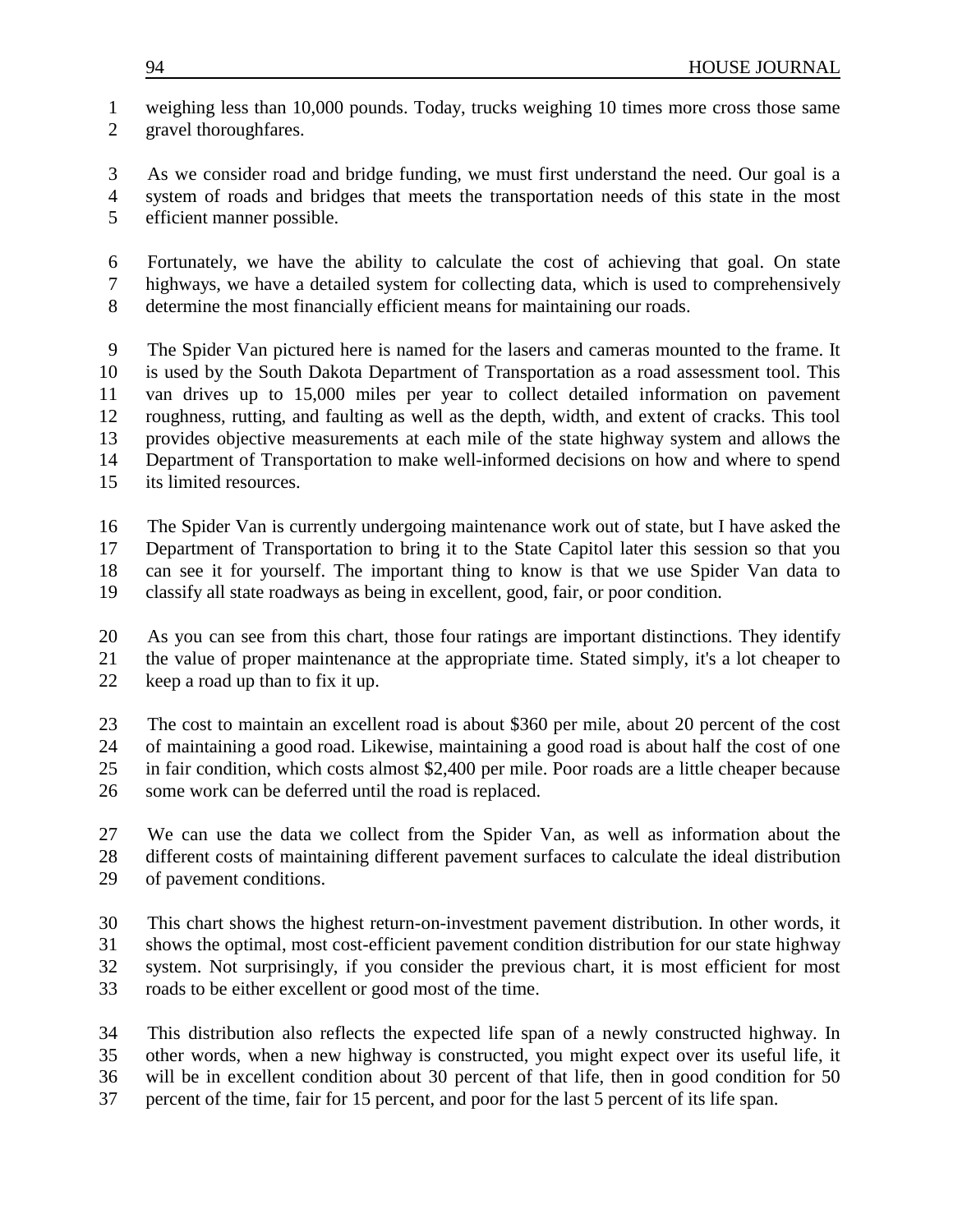- This pavement distribution provides the best bang for our highway dollars. These targets are
- integrated into a series of calculations that help determine the most cost-effective way to
- undertake maintenance efforts on our state-owned highways.
- Looking at the chart, one might ask, "Why is it the most financially efficient pavement distribution include poor roads on 5 percent of state highway miles?"
- Again, a small amount of pavement should always be in poor condition because it doesn't make sense to spend unnecessarily to maintain a road that is very close to being reconstructed. If we want balanced annual spending on road projects, it makes sense that we
- would want to keep this ideal distribution constant from year to year.
- Take note of this chart, 50 plus 30, about 80 percent of the roadway that we want in good or excellent condition. I'll reference this cost-efficient pavement distribution again in a few minutes.
- These two charts demonstrate that South Dakota is pretty efficient in the way it utilizes its highway funds. The top chart shows South Dakota's preliminary and construction engineering costs. They are the second lowest in the nine-state region stretching from Montana to Wisconsin, so you can see we are not wasting money on unusually high engineering costs. We are being good about those. The bottom chart shows our roadway maintenance costs are very low as well. Only North Dakota is better. Overall, South Dakota does an excellent job of keeping highway construction and maintenance costs low.
- Here is the point. There is not much room to gain new efficiencies within current spending. If we can't spend our current dollars more efficiently, we need to look at whether our current dollars are enough. Unfortunately, our current funding approach has not kept pace with
- highway construction costs.
- You can see that here. The legislature implemented the current \$.22 a gallon fuel tax in 1999. That was 16 years ago. I was in the state legislature, Bill Janklow was governor, and we raised the tax to \$.22 in 1999. Gasoline was around \$1 per gallon, so the motor fuel tax at the time represented 22 percent of the total price. That per-gallon fee of \$.22 was fixed in statute and has been the same for the last 16 years. If the legislature had indexed the gas tax for construction costs, the fuel tax would be \$.45 today – more than double. But of course, it is still \$.22 per gallon.
- The next chart shows that information in another way, and it really brings to the forefront the challenge that local governments face.
- In 2003, \$1M would buy 7.8 miles of asphalt overlay. It would buy 1.5 miles of rural roadway reconstruction, and it would buy about 0.4 miles of urban concrete roadway reconstruction. In 2013, just ten years later, that same \$1M could build only 4.5 miles of asphalt overlay, only 0.8 of a mile of rural roadway reconstruction in asphalt, and only 0.2 of a mile in urban roadway reconstruction in concrete.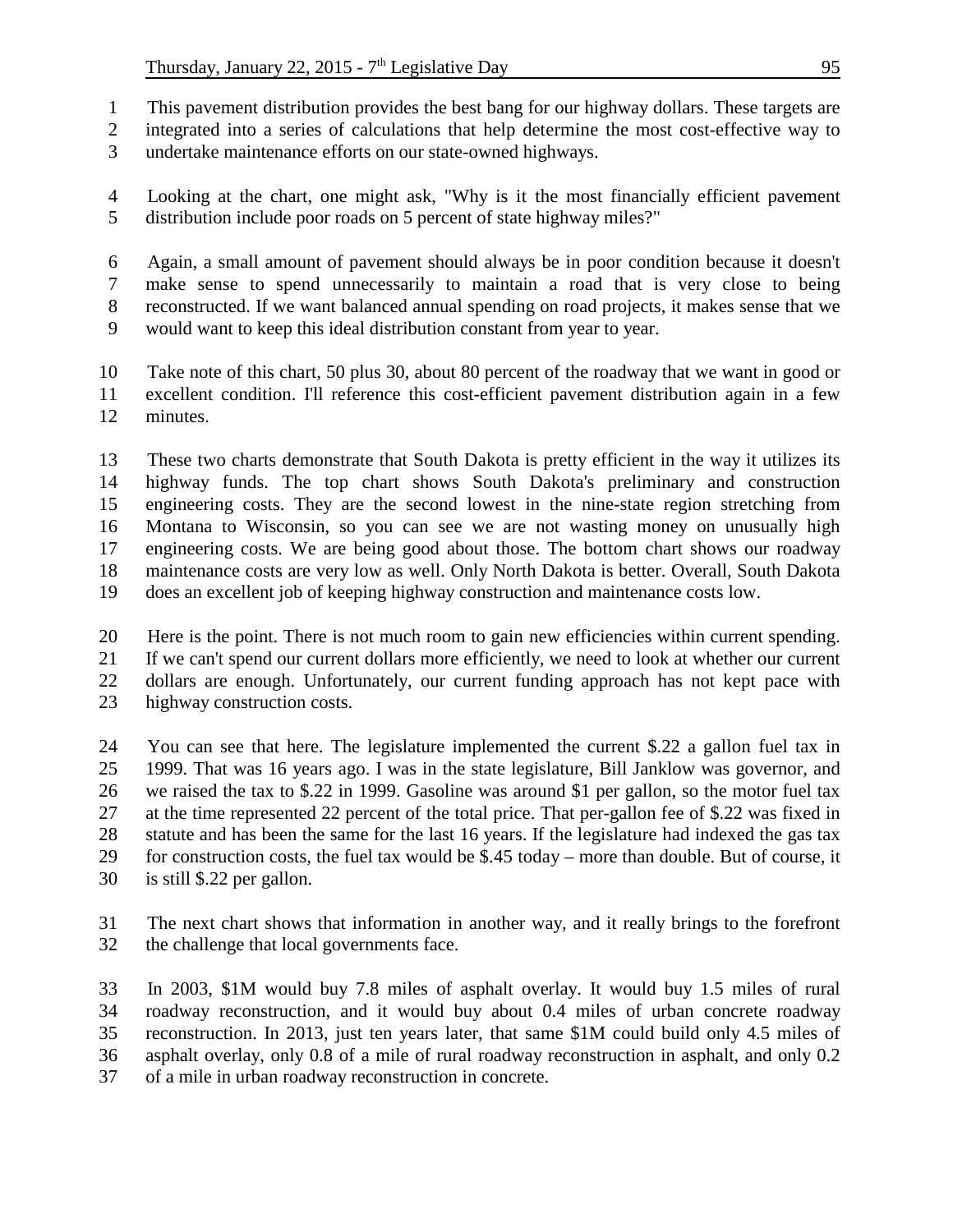In short, in 2003, a county could build almost twice as many miles of roadway than they can

today with the same money. We have all seen wash-boarded gravel, crumbling county oil,

and under-maintained section-line roads. It's easy to see why.

 Remember now the pie chart I showed you with the ideal distribution of pavement conditions. We saw that the best distribution was to have 80 percent of your roadway in good or excellent condition.

- This slide shows the level of spending needed for just the state highway system, beginning
- in FY 2017, to maintain the most financially efficient distribution of our road surfaces with
- 80 percent in good or excellent condition.

 The green portion of each bar, by far the largest portion, is pavement maintenance and improvements. The red bars represent bridge repairs and upgrades – the yellow bars expansions – new overpasses, new intersections, and new upgrades. The blue bars required safety upgrades, like shoulder widening. The dark line shows our current funding level is not enough.

 Beyond the state highway funding shortfall, we also know we are short for local bridges. This chart shows all our bridges. The first column, of course, shows who owns them. Look at the bottom row. We have 5,799 total bridges in our state. Anything that is over 20 feet in length is a bridge, so it doesn't matter if it is concrete, culverts strung together, or it is what we would consider a bridge. In parlance it is called a bridge if it is 20 feet long and any kind of structure that spans water. As you can see, if you look at the structurally deficient column, almost 1,200 of those nearly 5,800 bridges are structurally deficient. Another roughly 200 are functionally obsolete. This doesn't mean they are in danger of failure. Each bridge is inspected no less than every other year by the state. It doesn't matter if it is a county bridge, or a state bridge, or even if it is on a township road, the state inspects every bridge. But it means the bridges we have, many of which were built in the 1940s and 1950s, are not able to accommodate the size and volume of traffic we have today. The vast majority of those bridges, about 83 percent, are located on county roads. Of these, 1,045 bridges are eligible for replacement at an average cost of \$230,000 each.

 To replace all of these structures would cost, in total, \$240 million just to replace the bridges. That's not talking about highway funding, just the bridges. Of course, we don't need to replace all of them at once, but spreading out the work over several years is a viable option. But we need a mechanism for local units of government to address these deficient structures over time.

So, let's step back now and look at how do we fund our roads and bridges today.

 Our funding sources controlled by state and local laws come from a few key areas. The state gets revenues from our \$.22 fuel tax. We also get a 3 percent vehicle excise tax. When you buy a car, it is like a 3 percent sales tax and from a variety of smaller miscellaneous sources.

 On the county level, they also have three sources. The license plate fees, which we raised just a few years ago, the wheel tax, and also local property taxes. The percentage each

contributes varies from county to county.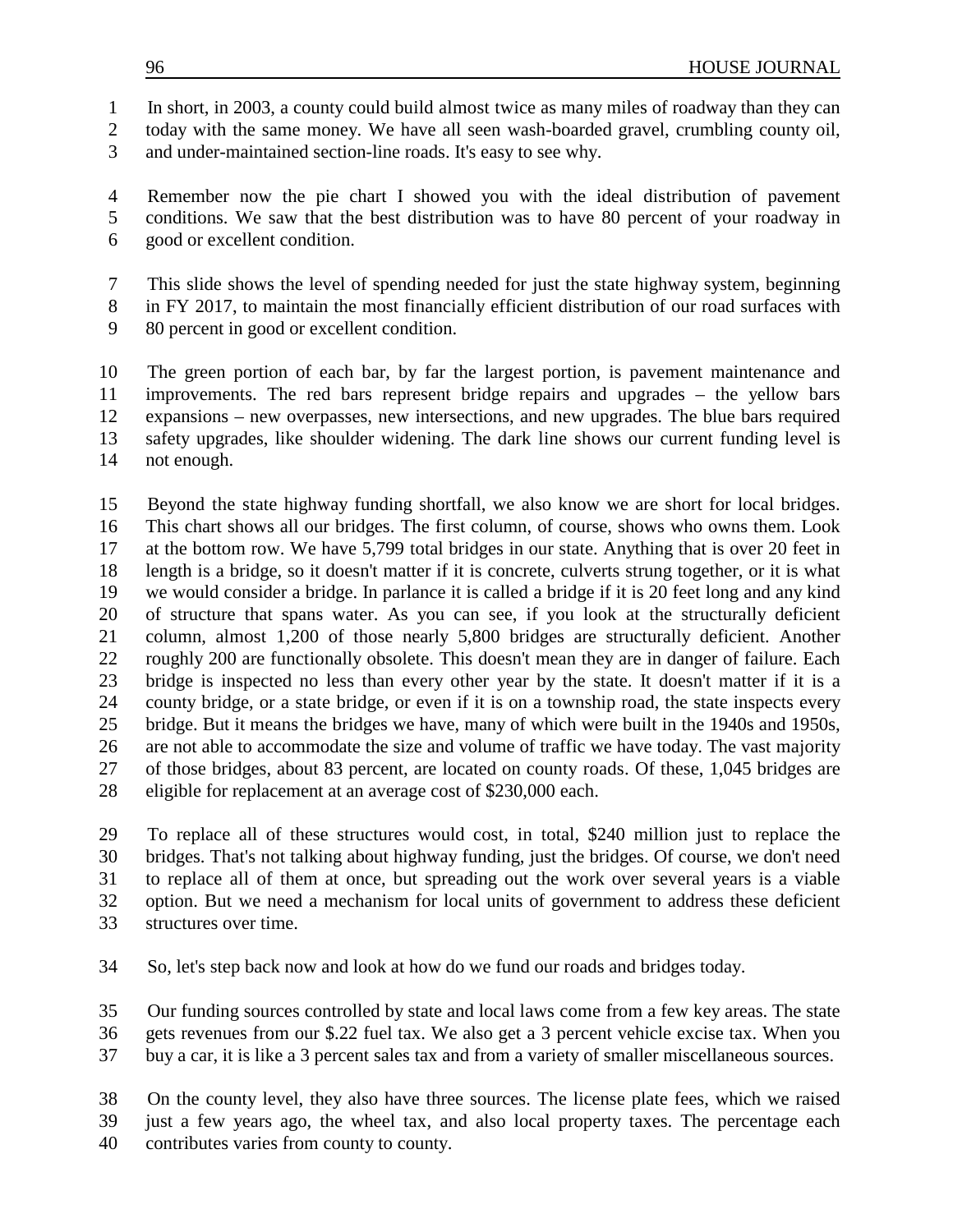Of course, the federal government is also a significant source of transportation dollars.

 Here is a history of federal highway funding. Some of this highway funding is allocated to local governments, counties, and municipalities. You can see that federal earmarks, the red bars, ended after 2009. We all see the spike created by the yellow bar in 2009. That was the federal stimulus, which allowed us to address many of our short-term road funding needs and to accelerate highway projects. That is why our highways are in better shape today. But that one-time spike does nothing to address our needs long term, nor does it provide the funding necessary to maintain pavements over time.

 Look at the green bars. Formula funding peaked in 2010 and has since been declining. Most experts believe, and I believe, that federal highway funding will remain flat, or may even decline further into the future. One news source recently called the situation "the slow-motion disappearance of the Highway Trust Fund." This is why more than 30 states have now passed transportation funding measures in the last three years.

 We cannot address South Dakota's highway funding needs by waiting for the federal government to act. Our ongoing funding falls far short of the level needed. Remember, our goal is to have 80 percent of our pavements in excellent or good condition at any given time.

 Look at this chart. The blue bars are roads in excellent condition. Stacked above are green bars, which represent roads in good condition. We want the top of the green bars to be above the heavy black line, which is representing the 80 percent of roads in good or excellent condition. If we do nothing, you can see we will fall below that goal in just a few years, and within nine years, our pavement distribution will be only 47 percent good or excellent. In fact, 25 percent of our road surfaces, the red bar, will be in poor condition – 25 percent. It will be even more expensive then to keep up our roads, because roads, as you saw earlier in fair or poor condition, are far more expensive to maintain. It will be like a snowball rolling downhill, gaining size and speed as it goes. We cannot allow that to happen. Failing to maintain our roads now would be penny-wise and pound-foolish.

 That is why, this session I am introducing a road and bridge funding bill that I believe meets 28 the need at both state and local levels.

 Let me pause and say I'm familiar with the interim Highway Needs and Financing Committee's efforts this summer, and I appreciate their work. That committee and the LRC did yeoman's work to collect information, inform the public about transportation funding, engage and enlist input from many stakeholders, and to offer options for funding. I thank the committee for its hard work. I've read their draft bill, and I've used some elements of it as I crafted my proposal.

 Here is our pavement condition over the next ten years and how it will be improved if my proposal is adopted.

 You can see that, even under this proposal, pavement condition will still diminish a little over the next few years. Because of the stimulus, pavements today are a little better than we need them to be. Once things level out, excellent and good road surfaces will be between

70 percent and 80 percent – much closer to the ideal 80 percent distribution.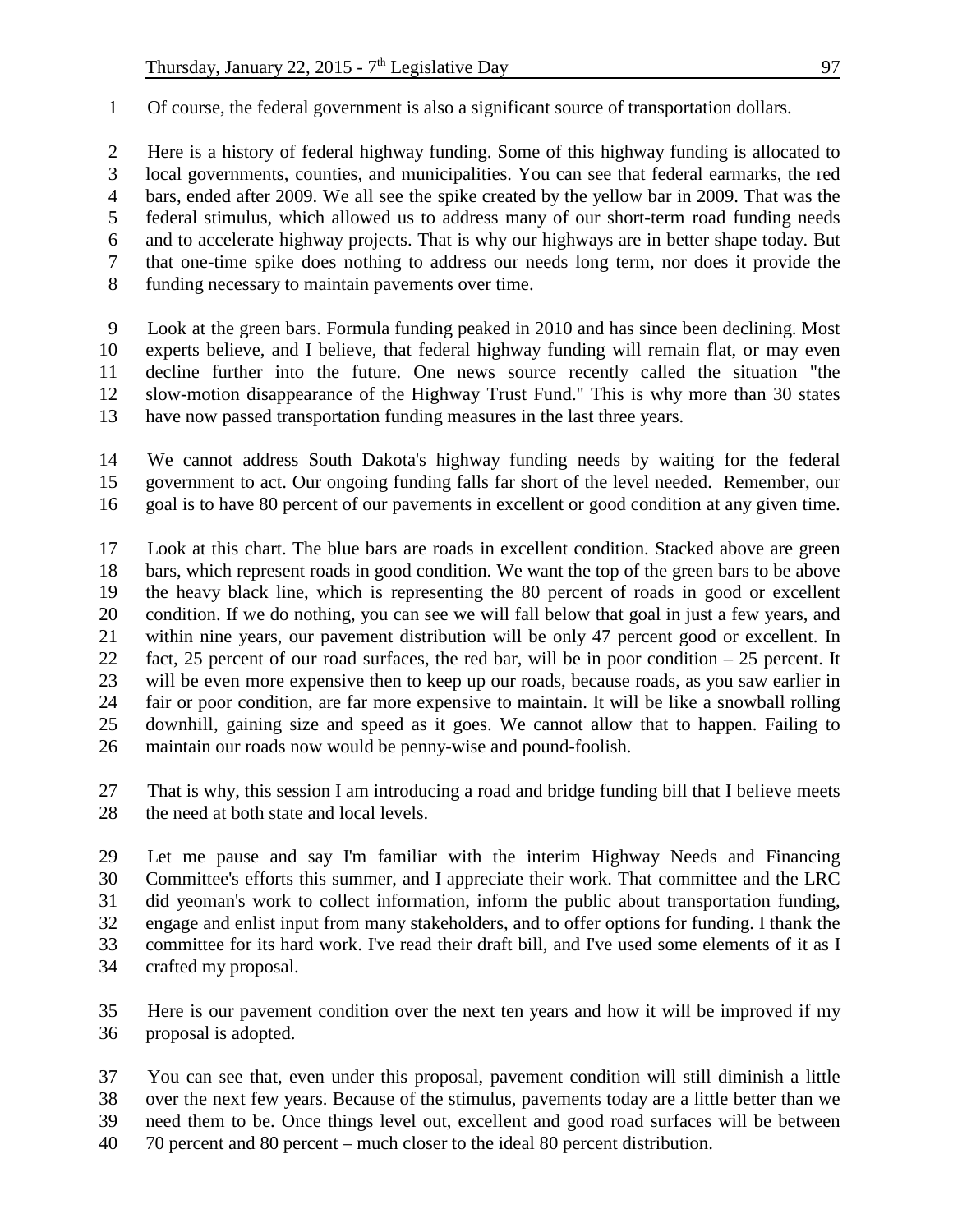Here is what I am proposing. An increase in the vehicle excise tax from 3 percent to 4 percent will raise \$26 million a year, while still taxing less than surrounding states.

 I also propose that we increase the motor fuel tax by \$.02 cents this year and by an additional \$.02 cents each year going forward. A major reason that road funding is insufficient today is because the gas tax does not inflate over time. If we begin to make a small adjustment each year, we can keep up with increasing construction costs and maintain the most efficient pavement condition, without putting future legislatures in a bad position in another ten or fifteen years.

 For local entities, a 10 percent increase in vehicle registration fees will provide additional road funds and also help establish a grant program to address local bridge needs. Part of this increase, combined with new and existing state funds, will provide \$15 million a year in local bridge funding. I am also proposing increasing registration fees for noncommercial trucks to 70 percent of commercial rates this year, and then to 80 percent for future years.

 The estimated revenue from these changes will generate \$39.8 million for the State Highway Fund, a portion of which is allocated to local roads, and \$10.7 million for counties, townships, and municipalities. All told, this proposal would provide \$50.5 million more for our roads and bridges – \$50.5 million.

 Further, counties and townships have long supported roads with revenue generated from property taxes. This proposal would allow greater flexibility for counties and townships to generate their own additional funds if proposals win support at the local level.

 Finally, in addition to these statutory fixes, the state Department of Transportation will provide a mechanism for local government entities to swap all of their federal highway funds for state funds, about \$22 million each year. The state Department of Transportation will also swap all existing accumulated federal funding, about \$55 million in total for state funding. Now, why do that?

 This state-federal funding swap will place, entirely on the state, the burden of meeting increasingly arduous federal paperwork and regulations. This will give much greater flexibility to counties to best meet their needs. The state has offered versions of this swap in the past, and the expansion of this program will save counties money.

 In summary, we have 82,000 miles of roadway in South Dakota, many of which are in disrepair. Between local roads and state highways, we could easily spend another \$150 million per year. As you've also seen, we have nearly 1,400 bridges that are structurally deficient or functionally obsolete – 1,400 bridges. The replacement cost for those structures is about \$240 million.

 Federal funding is flat and even declining, and our congressional delegation, as early as this past week, has told me that holding current levels is the best-case scenario. Our state fuel tax has been flat for 16 years. Construction costs in that time have doubled.

 Our state highway system is the state's most valuable physical asset, and if we want to maintain it, we must act now. My proposal generates about \$50 million more this year, and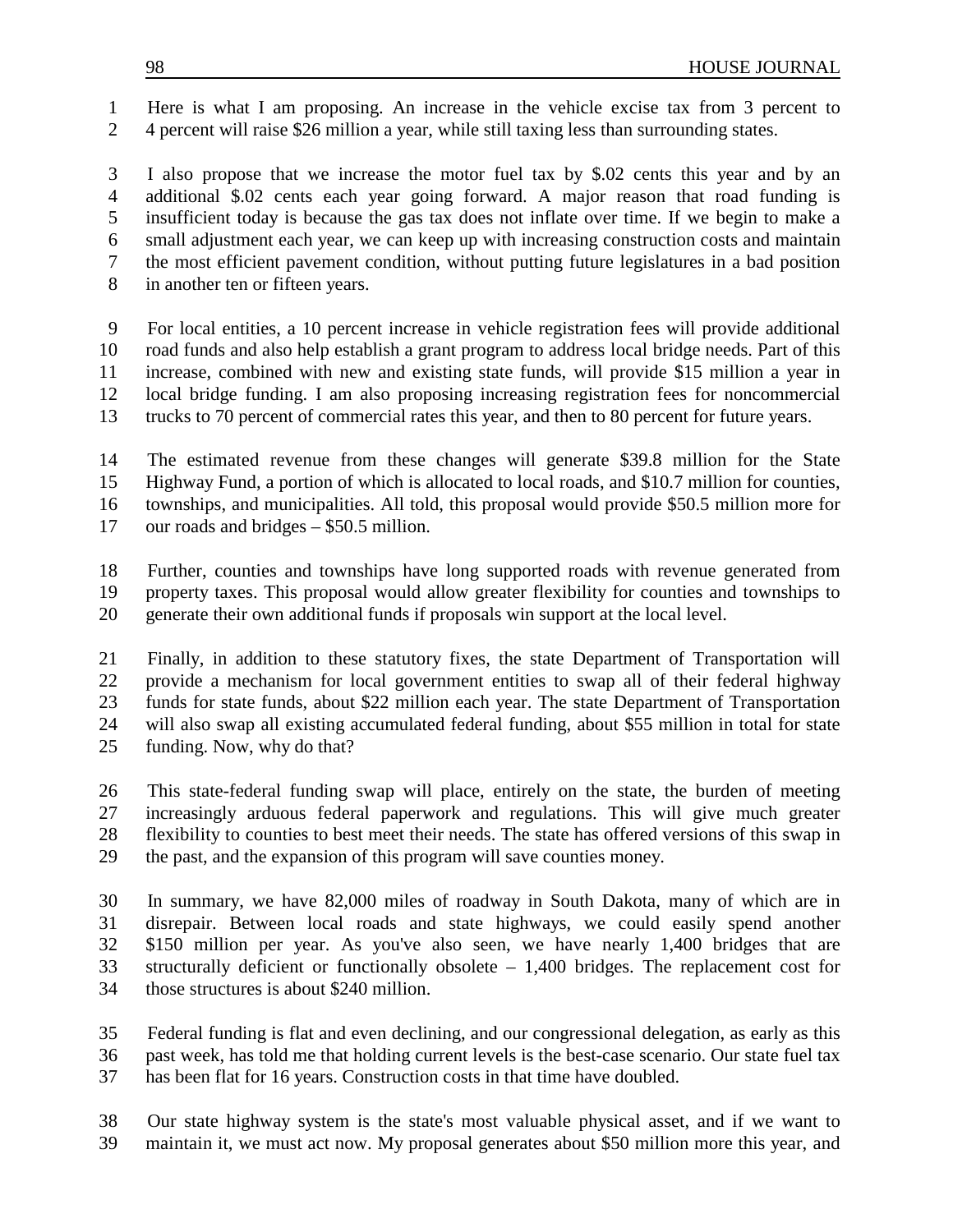it will in the long-run permanently fix the current imbalance between road construction needs and funding.

 Last week, Linda and I welcomed the birth of our latest grandchild, Greta. It reminded me of when our first grandchild, Henry, was born. I've told some of you this story. I asked Henry's dad when he was born how he was going to differentiate between his dad and me. Am I going to be "grandpa" and his dad will be "papa," or what? He said, "Well, we are going to call my dad 'Grandpa Fat'." I said, "Well, oh, what will you call me, 'Grandpa Thin'?" "No, we are going to call you 'Grandpa Cheap'." I suppose in some ways that is not inaccurate, but I would really prefer "Grandpa Frugal."

 You know me. No one wants to raise taxes less than I do. But as I've said before, there is a difference between being cheap and being frugal. A cheap person refuses to spend money even when it would be wise to do so. A frugal person is careful with money, but understands that sometimes spending in the short run is smart and saves money in the long run.

 That is today's situation. That is what we confront today. Maintaining our roads and bridges is one of the most fundamental functions of government, and it is vital for this year and for decades to come. I don't want to leave this problem to future governors, future legislators,

and future generations.

 President Ronald Reagan said when he proposed a gas tax increase in 1982 – he said this: "America can't afford throwaway roads or disposable transit systems. The bridges and highways we fail to repair today will have to be rebuilt tomorrow at many times the cost."

President Reagan was exactly right. Let's fix this problem, for good, this year.

 Of course, while South Dakota's highways are a vital component of our transportation infrastructure, our state needs to maintain an efficient rail system as well. Our roads remain in good condition longer when we use rail. We all know that trucks can take a toll on our roads. Let's put that into perspective. One truck with a legal load causes the same wear on our highways as 9,600 cars. That's one legally loaded truck. One unit train replaces 450 trucks, so rail saves our highways.

 Our farmers depend on rail to ship grain using privately owned rail and those owned by the state as well. Last year, South Dakota faced a potential grain storage crisis. The causes were many – unusual snow in switchyards increased demand for oil by rail, and temporary inefficiencies caused by the sale of the Canadian Pacific line in South Dakota. These problems all limited capacity when we needed greater capacity to handle record harvests in 2013 and still another new record harvest just last fall.

 Over the past year, I have focused on improving rail transportation in South Dakota. We engaged with the Canadian Pacific as they proposed the sale of their South Dakota line. Members of my administration and I also traveled to Washington, DC to meet with the Secretary of Agriculture, the Secretary of Transportation, and the Surface Transportation Board to draw attention to our rail challenges. Thanks in part to our efforts, but especially with the help of Senator John Thune, our rail carriers have responded and our rail shipping volumes are showing improvements.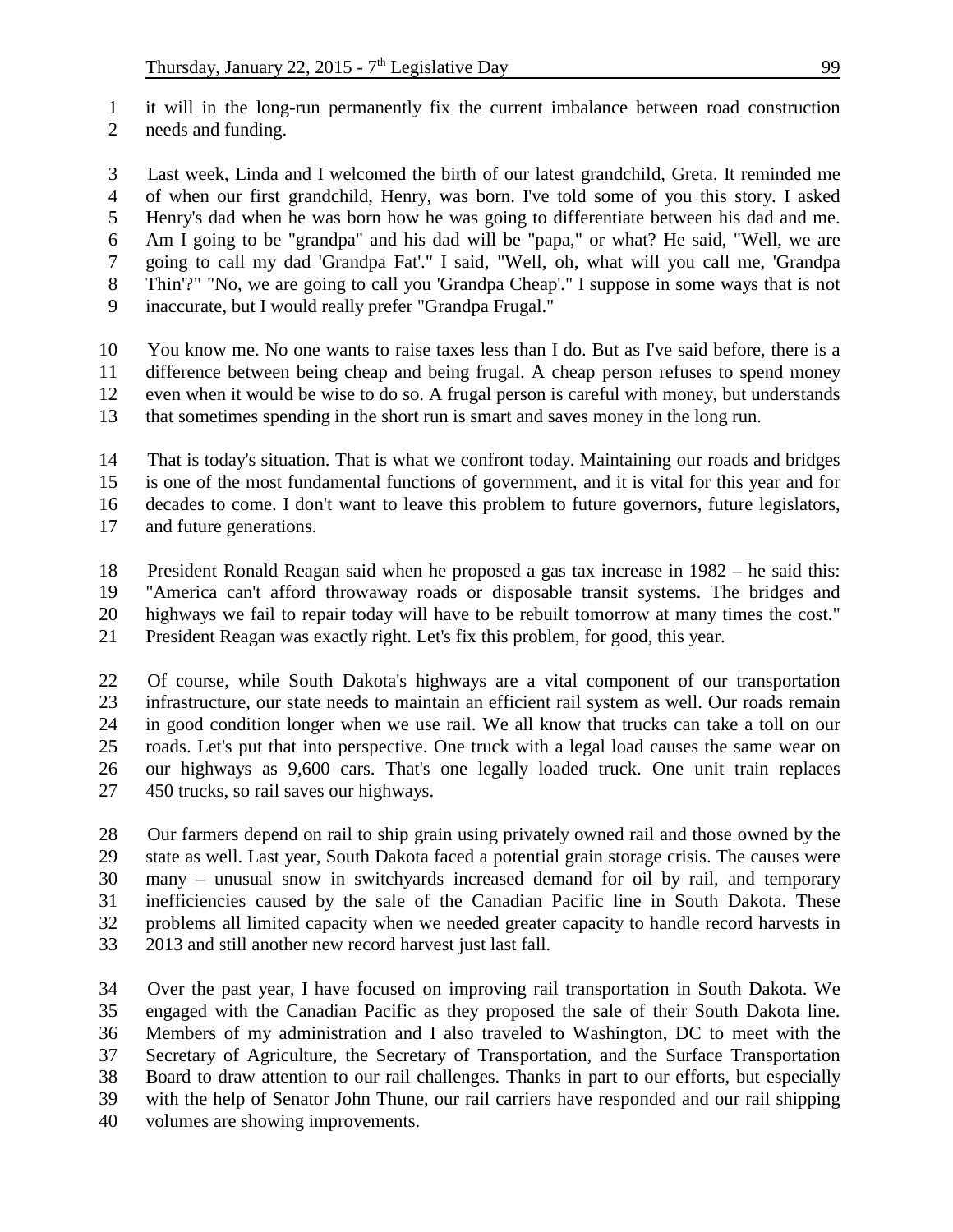We are also acting to improve our rail infrastructure for the long term. We completed a new state rail plan just at the end of the year. It's posted online if you want to read it. Last month, I announced \$56 million in public and private investments in four projects in our state. In response, two grain handling facilities worth \$40 million each have been announced, one in Kennebec and one in Britton. The state is offering still another \$4 million in matching grants to encourage additional private investment in rail. Our modest investments are leveraging millions of dollars in private capital toward building a railroad system that will serve our shippers well for decades to come.

 Of course, transportation infrastructure is one wise use of state dollars. Another wise use is to increase spending by relatively small amounts to enable greater savings long term.

 Two years ago, we announced sweeping changes to our state's criminal justice system. Leaders from all branches of the government joined key stakeholders to analyze an enormous amount of data and find ways to improve our criminal justice system. That process yielded some big surprises. I knew we had a high imprisonment rate, for example, but I believed that higher imprisonment possibly contributed to greater public safety.

 Instead, our study showed that: Prison admissions in South Dakota were 81 percent nonviolent offenders. You have heard me say it before, "We weren't afraid of them. We were just mad at them – 81 percent of them."

 Four in 10 inmates were returning to prison within three years of their release; and despite our continued growth in corrections spending, crime rates were falling in South Dakota more slowly than the national average.

 In response, the Legislature passed the Public Safety Improvement Act, a landmark bill aimed at improving public safety, holding offenders accountable, while reducing long-term costs. Now that we are a couple of years down the road it is worth asking, "How is it going?"

 Just two months ago, the Oversight Council tracking our progress released its annual report. Here are four highlights from that report:

 First, the prison population has remained nearly flat instead of growing and is slightly below projections that we hope to attain with the reformation. Now, it's early, and this should not be overstated. Still, as we'd hoped, this has helped our state avoid constructing a new \$36 million women's facility we had projected might be needed this year.

 Second, most offenders leave prison on parole. Last year 60 percent successfully completed their terms of supervision, up from 45 percent in FY 2013. Thus, more former inmates are moving toward becoming taxpayers, rather than tax burdens.

 Third, offenders are sometimes put on probation rather than being sent to prison. Last year 550 of those probationers earned early termination of probation by complying with the rules. These success stories help reduce probation caseloads and allow probation officers to focus

more attention on higher risk probationers.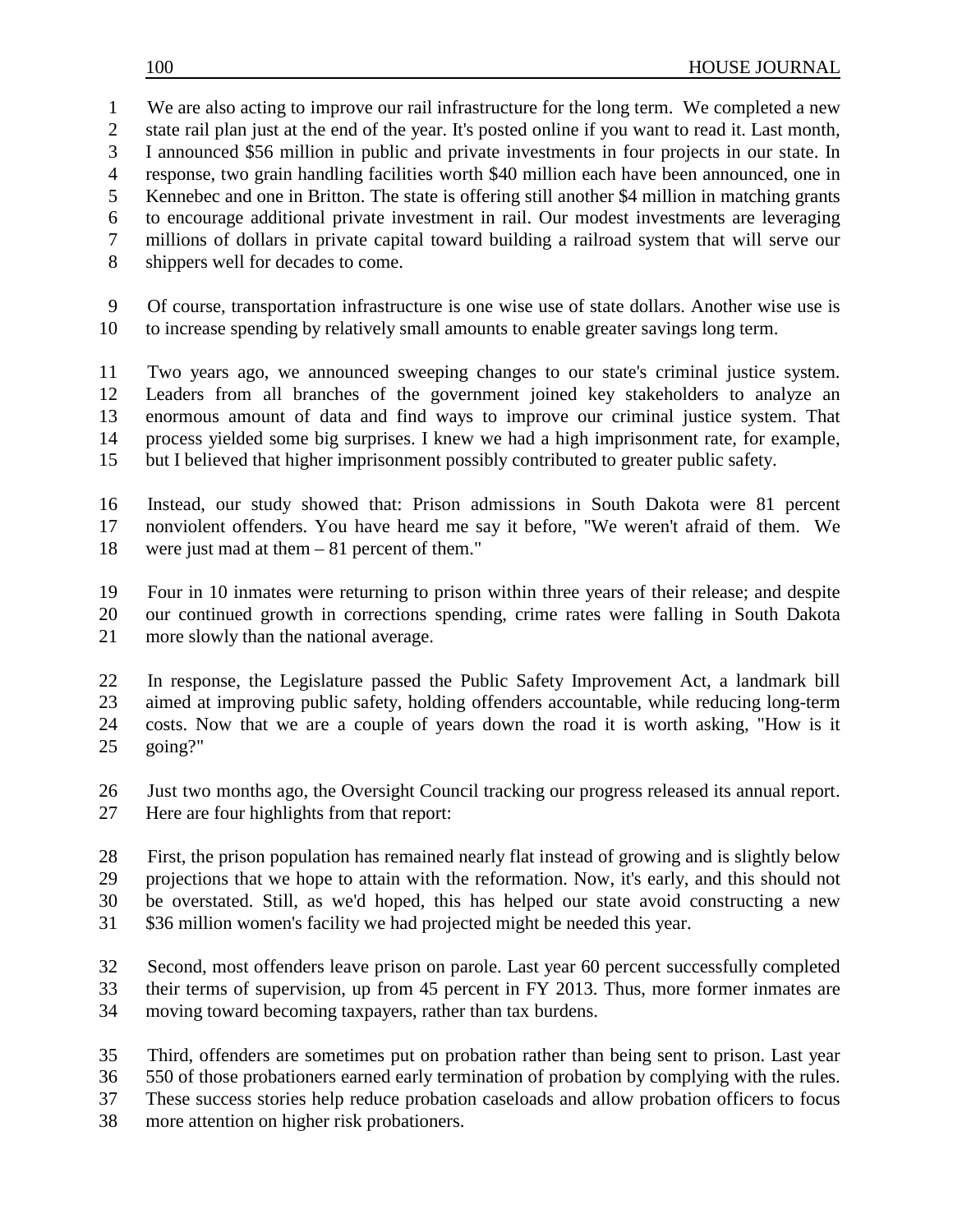The fourth highlight from the report I want to mention is more specialty courts are up and running, and I know the Chief Justice has been a great champion of specialty courts. I'm sure he will talk about that in the State of the Judiciary tomorrow. We've launched HOPE

- Courts in Walworth and Brown counties, and we now have more offenders than ever
- participating in drug courts, DUI courts, and evidence-based programs in the community.

 These are all indications that South Dakota is on the path toward improved public safety at a lower cost. That's good for the taxpayers, its good public policy, and it's the right direction for this state. I appreciate the leadership of Chief Justice Gilbertson, the work of the court system, the Department of Corrections, of Social Services, local law enforcement, and

private providers for their part in this early success.

 When we began our review of the criminal justice system in 2013, many people believed the work would be incomplete unless we also looked at the state's juvenile justice system. Over the past year, we have brought together key stakeholders to carefully study relevant data and best practices, to consult with stakeholders, and to recommend policy solutions. This year, I hope you will support my proposals to improve our juvenile justice system.

 But first, a bit of context. In South Dakota, juvenile commitments to the Department of Corrections have been declining. However, the drop has been much smaller than what other states, including our neighbors, have experienced. In fact, the most recent national figures show South Dakota with the second highest juvenile incarceration rate in the nation. And let me be clear, the high rate is not connected to a commensurately high rate of violent juvenile crime. In fact, South Dakota's juvenile violent crime arrest rate is one-third the national average. So, we have a violent crime rate with juveniles being one-third of the national average, and yet in the national average, we are the second highest state in the nation for locking up or putting juveniles in the hands of the Department of Corrections. Our juvenile incarceration rate should encourage us to act.

 Another encouragement is cost. For most juveniles, commitment to the Department of Corrections means some kind of out-of-home placement, not for all of them but for most of them – some kind of out-of-home placement. That's an expensive thing. Costs range from 29 \$41,000 to \$144,000 per year, depending upon the program. At the same time, research tells us that supervising and treating youth in their communities, instead, is less expensive and more effective for many young people.

 So this leads to a couple of obvious questions. Are there youth sent to the Department of Corrections who could be better served in their communities? Can we save money and hold

youth accountable while keeping more of them in their own homes?

 These and other questions motivated me to join with the Chief Justice and legislative leaders to form the Juvenile Justice Reinvestment Initiative last May. Three principal goals guided their work and they are very similar to the goals that the adult corrections work group had. One, improve public safety by improving outcomes in juvenile cases, two, effectively hold juvenile offenders more accountable, and three, reduce costs by investing in proven community-based practices while saving residential facilities for more serious offenders.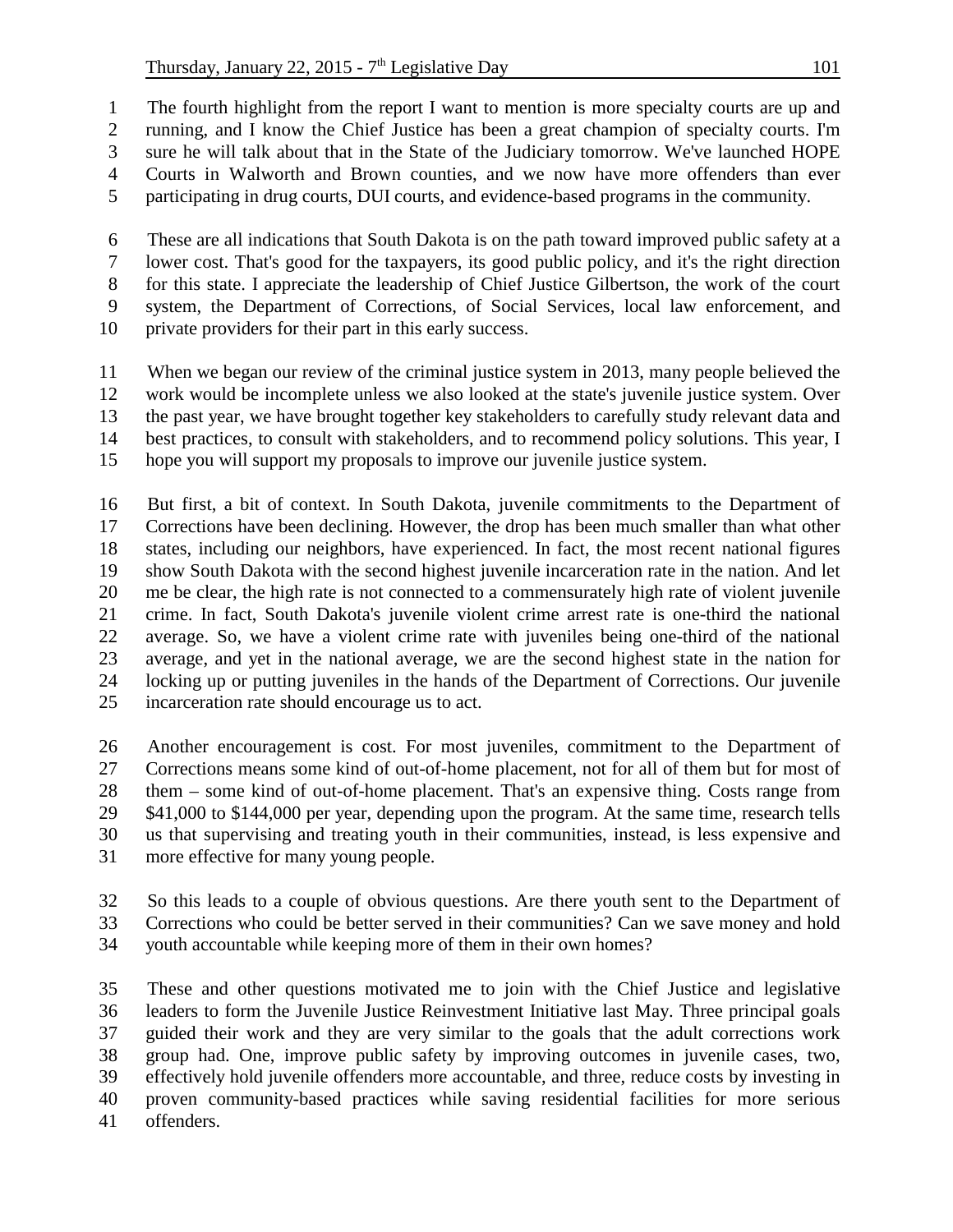The three-branch, bipartisan work group met in Pierre seven times between June and

November, with many lengthy conference calls in between. Over the summer, members of

this group investigated who was being sent to the Department of Corrections and how long

they stayed.

 Here is what they found: In 2013, seven of every ten youth committed to the Department of Corrections were for misdemeanor offenses, probation violations, and status offenses like

underage drinking or truancy.

 Besides status offenses, the crimes that most commonly led to commitment were misdemeanor marijuana possession, misdemeanor simple assault, misdemeanor ingestion of an illegal substance, and misdemeanor petty theft. In fact, there was only one felony offense

among the top 10 committing offenses – burglary in the 3rd degree.

 While fewer youth have been committed over the past few years, remember I said the commitment rate is coming down even though we are still second highest in the nation, those committed are staying longer. In 2007, juveniles averaged 12 months in out-of-home

placement. By 2014, that had risen to 15.3 months. That was the average stay.

 Similar trends were seen in the probation data. A judge might not commit a juvenile to the DOC. The judge might say, "We are going to put you on probation." Well, admissions to probation have been falling; with more probationers being low risk, lower level, but average time on probation is longer.

 While the work group was churning through mountains of juvenile justice data, staff from my office made progress on a parallel course traveling across the state to meet with more than 200 stakeholders. The message they heard was overwhelmingly clear – we can do a better job for youth who veer off track in South Dakota.

A few major themes stood out:

 One – we need to increase our use of diversion programs to prevent troubled youth from going deeper into the juvenile justice system.

 Two – we need more evidence-based programing in our communities so that judges have options other than commitment to the Department of Corrections, and so that youth can remain in their homes.

 Three – we need better support services for youth and their families so that they can confront the challenges that often lead to a child's entanglement with the juvenile system.

 Now with that feedback in mind, and with the data analysis in hand, the work group made 12 recommendations for reform. I am just going to talk about three of them today.

 One calls for the development of an array of effective interventions for youth in our juvenile system across our state, including in our rural areas. These interventions would include programs to address substance abuse, alcohol use, drug use, antisocial thinking and

behavior, and challenges within the family. We need programs. The availability of such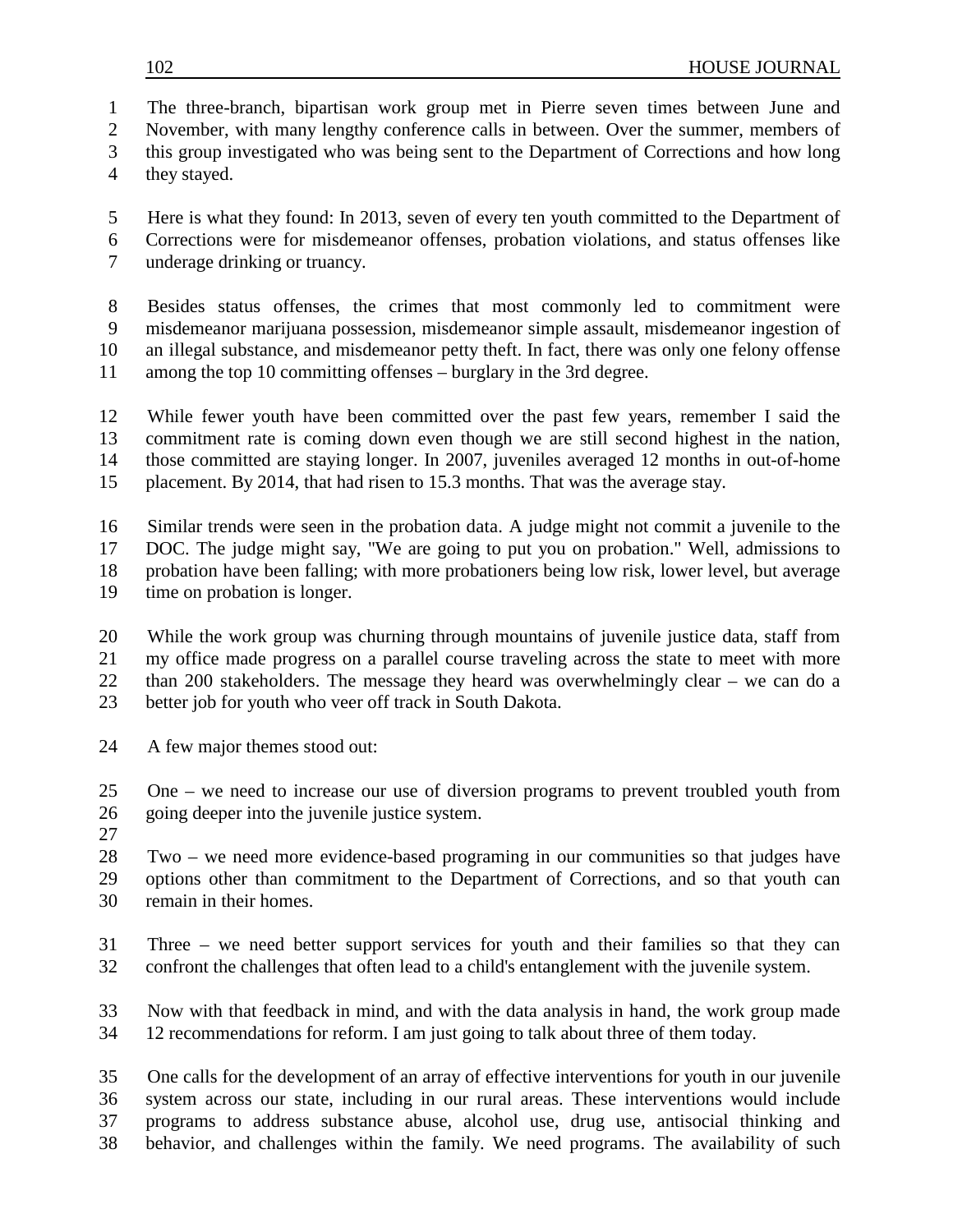options will help judges as they perform the difficult task of weighing how best to set youth on a better path. It will also provide court services officers on probation situations, juvenile corrections agents in parole situations or after treatment situations, and give them more tools to manage youth in the communities under their supervision. More importantly, these proven community-based solutions can strengthen families and help keep our communities safer.

 A second recommendation focuses on which juveniles are placed in the custody of the Department of Corrections. As I mentioned, most juveniles now committed were there because of misdemeanor offenses, probation violations, and minor status offenses. The work group recommended that only those youth who have committed the most serious offenses and pose a risk to the public be committed to the Department of Corrections.

 The third item I'll highlight recommends increased use of court diversion for youth committing lower level offenses like Teen Court or other kinds of diversion. A fiscal incentive could encourage counties to provide diversion opportunities. Many of them have diversion programs, but they are not utilizing them. Let's incent them with money to do that because we pay a little bit of money there and save a lot of money elsewhere. Diversion has been shown to be more effective than formal court interventions for most youth.

 Taken together, the work group recommendations are projected to reduce the Department of Corrections population in residential treatment by more than 50 percent within five years.

This would save millions of dollars within that system – 50 percent within five years.

 I'm not the only South Dakotan who has taken this issue to heart. Many others support taking action. In fact, the proposal I am offering is supported by the Juvenile Justice Reinvestment Initiative work group, of course, and has been endorsed by the Chief Justice David Gilbertson, the Attorney General Marty Jackley, the association of states' attorneys, the association of sheriffs, the association of county commissioners, the South Dakota Association of Youth Care Providers – these are all formal board endorsements of this proposal – the Network Against Family Violence and Sexual Assault, South Dakota Voices for Children, the association of criminal defense lawyers, and the South Dakota Chamber of Commerce and Industry.

 As you can see, there are many people who have worked very hard to craft and evaluate these proposals. I want to mention two in particular that are in the gallery today. Pennington County Sheriff Kevin Thom was instrumental in developing the Public Safety Improvement Act two years ago, and has become a nationally recognized expert in justice reinvestment initiatives. He also chairs our stakeholder advisory group. Hughes County Sheriff Mike Leidholt served on the juvenile justice work group this year, and as the immediate past president of the National Sheriffs Association, he has made important contributions. Please help me thank them both for their efforts. It is so helpful when people on the front lines who have a special insight to some of these proposals support them, and I thank you both.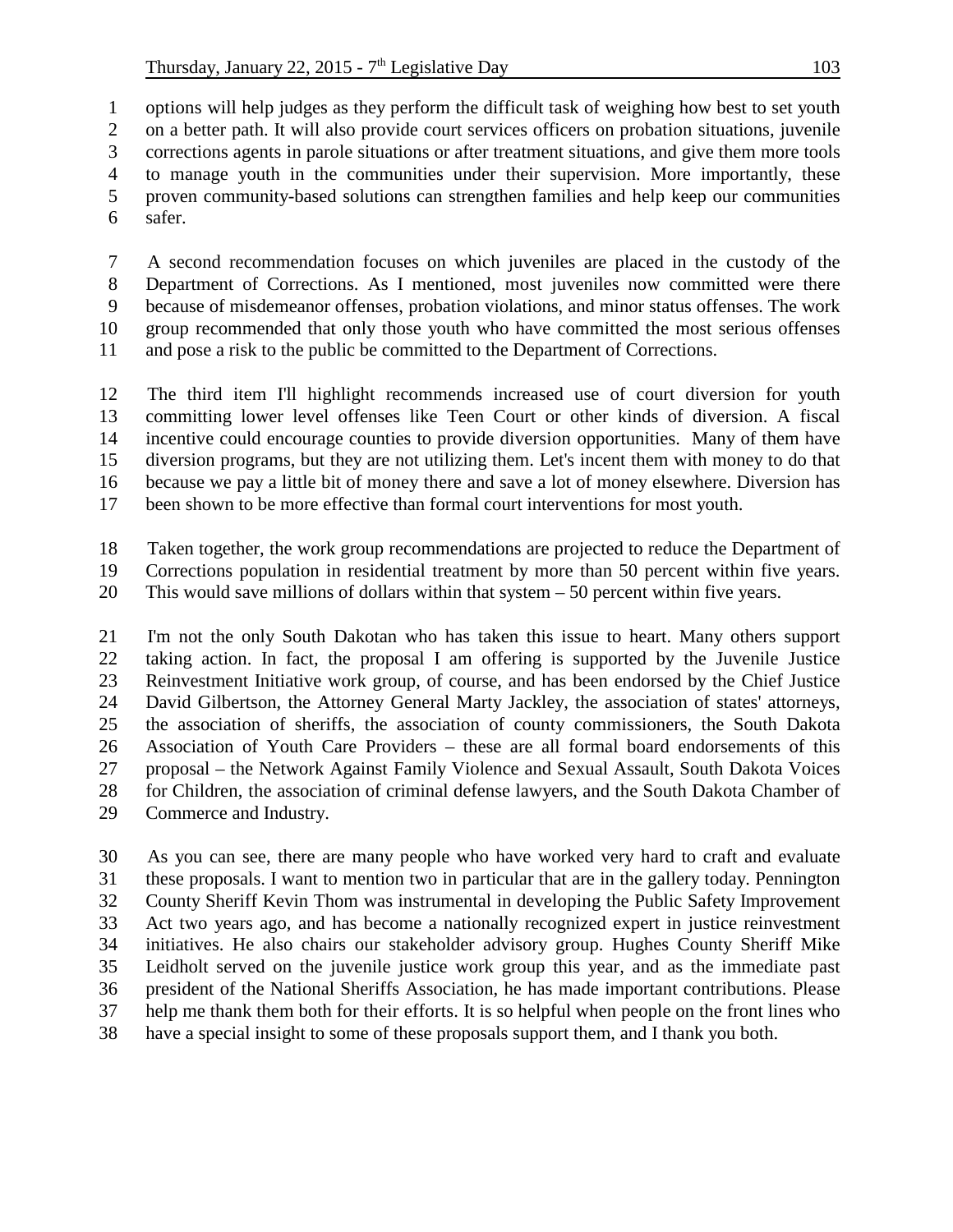As seen in the past, we can do great things when we work together. I want to make sure

- government and our taxpayer dollars are producing the best possible outcomes for the young
- people of our state, and I know you do, too.

 We have a choice to make. We can continue to place juveniles in expensive residential settings that are less effective in addressing delinquency, or we can invest short term in more effective treatment, while keeping our youth close to home and driving down that residential population that I talked about earlier. Please join me in making the right choice, one that improves our juvenile justice system and strengthens our families and communities.

Another important area of continued focus is workforce.

 For most of the past year, South Dakota has had the second lowest unemployment rate in the nation. We can be proud of that, but it's a double-edged sword. Many business owners struggle to find qualified workers, and this shortage makes it difficult for businesses to expand.

 Three years ago, I used my State of the State address to talk to you about workforce. I announced twenty areas in which we were making efforts to address this challenge. But as I've said many times, this is a marathon, not a sprint. Our work in this area requires a persistent focus and a willingness to continue to try new approaches. Last month, I announced one of those approaches – an exciting partnership between the state and Denny Sanford toward addressing this need.

 The Build Dakota scholarship program will be funded by a \$25 million donation from Denny Sanford, which will be matched over five years by state Future Funds. This program will offer full scholarships to students entering high-need workforce programs at in-state technical institutes in exchange for a commitment to work in South Dakota for three years. We expect to provide approximately 300 full scholarships annually in the next five years beginning this fall. From 2020 on, an endowment will continue to award approximately 50 scholarships per year.

 I first met Denny Sanford years ago because of his generosity to Children's Home Society, and since that time, he has made transformational gifts in healthcare, research, and education. This is yet another transformational gift that will benefit South Dakota and our young people.

 The establishment of this scholarship will mean that each year hundreds of our young people, and young people from other states, will have the opportunity to enter high-demand fields without incurring debt, and that more of them will choose to stay in South Dakota after graduation. The impact of this will be huge, not only for these students, but also for employers and our state.

 We are continuing other efforts to address our workforce needs. Last spring, I worked with local leaders to convene six different workforce summits around the state to inform local leaders about state efforts that we are undertaking, learned from them about their needs, and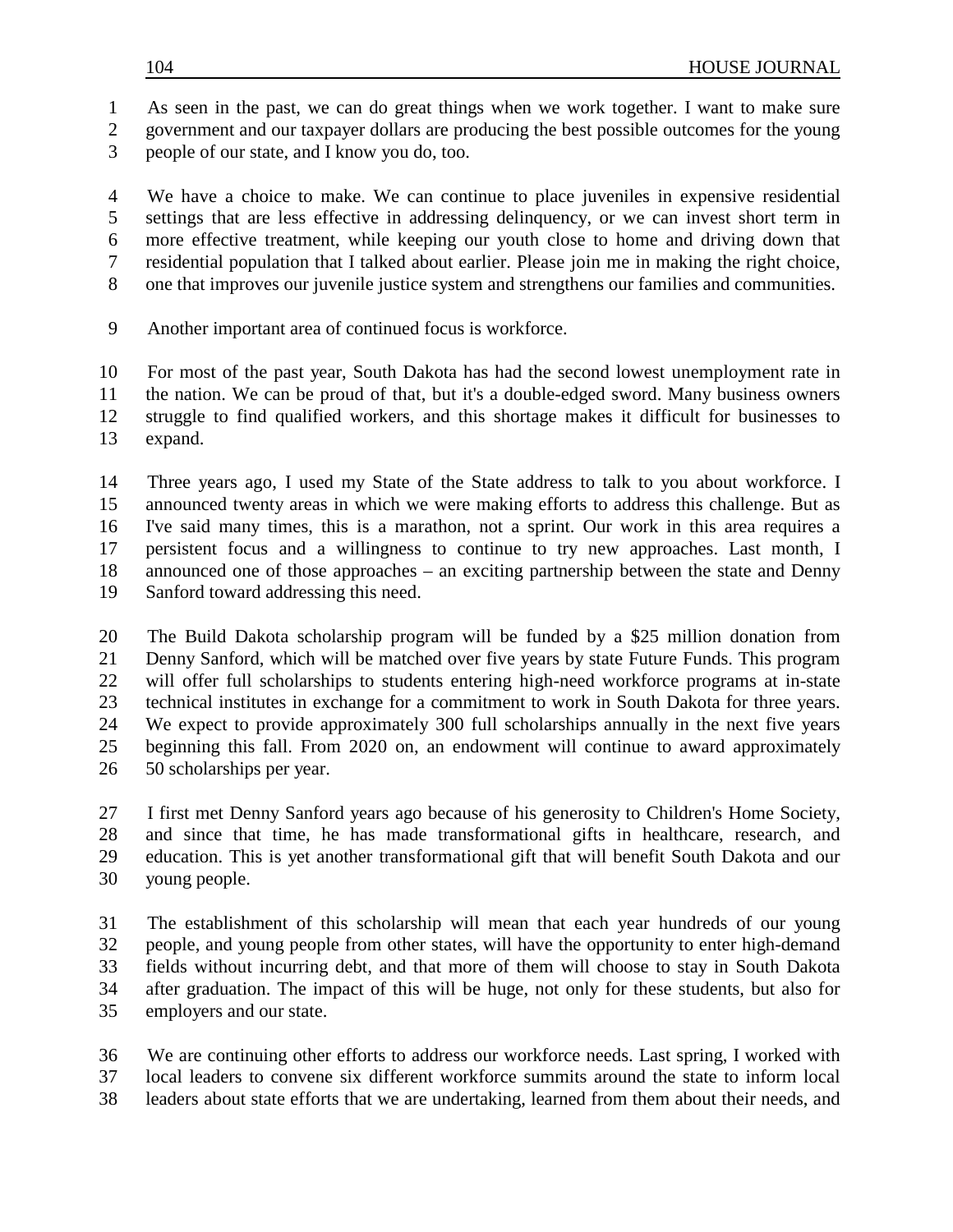discussed ideas for cooperation. We analyzed the information from these summits and returned to all six cities where we had the summits to report our findings.

 Following the summits, I made a financial commitment of \$1 million in matching funds to help communities address workforce shortages in their own way. Last week, I announced 14 grants to match these local commitments with ideas ranging from providing affordable housing to workers to providing access to career and tech Ed in rural areas.

 Toward developing workforce, our career and technical education programs are also important. High school classes in welding, machining, healthcare, construction trades, engineering, biosciences, and more give high school students hands-on experiences and opportunities to explore potential careers, while earning high school credit and sometimes college and technical credit as well.

 Over the past two years, we've worked to increase interest in those CTE programs. We've organized and promoted career camps in engineering, information technology, healthcare, and skilled trades to expose students to these high-need career fields. But we're looking to do more.

 While many of our high schools offer good CTE programs, these expensive programs can be difficult to offer and maintain, especially for our rural schools. Last year, I announced

18 \$8 million in Future Fund grants for CTE at our K-12 schools.

 These grants have helped schools like the Meade County School District expand their manufacturing program and collaborate with Western Dakota Tech to offer a dual credit machining course. Because of success in the first semester, Western Dakota Tech will offer an Engine Construction and Operations dual enrollment course for these high school students. A local business has agreed to offer them internships.

 In Burke, grant money was used to purchase four mobile CTE classrooms used by students from four school districts in that area for CTE classes in architecture and construction, engineering, biomedical science, and welding. Without collaboration among those four districts, sections would have been too small to warrant a teacher for each of these courses.

 The Mitchell school district is renovating and expanding their regional career center which will provide students from Hanson, Mount Vernon, Ethan, Sanborn Central, and the Mitchell district more opportunities to take CTE classes like welding, blueprint reading, or to get certified OSHA training. Aberdeen is building a similar center.

 In Yankton, 8 students completed a Certified Nurse Assistant Camp, 22 students completed a manufacturing academy and 14 students completed an automotive academy. Thirteen of those students were from Wagner, Bon Homme, Irene-Wakonda, and Menno districts.

 Even as we strengthen our offerings in high school, we know that, more than ever, it's important to encourage our young people beyond high school. Last year, I proposed and you approved a new low-cost dual credit program to allow high school juniors and seniors to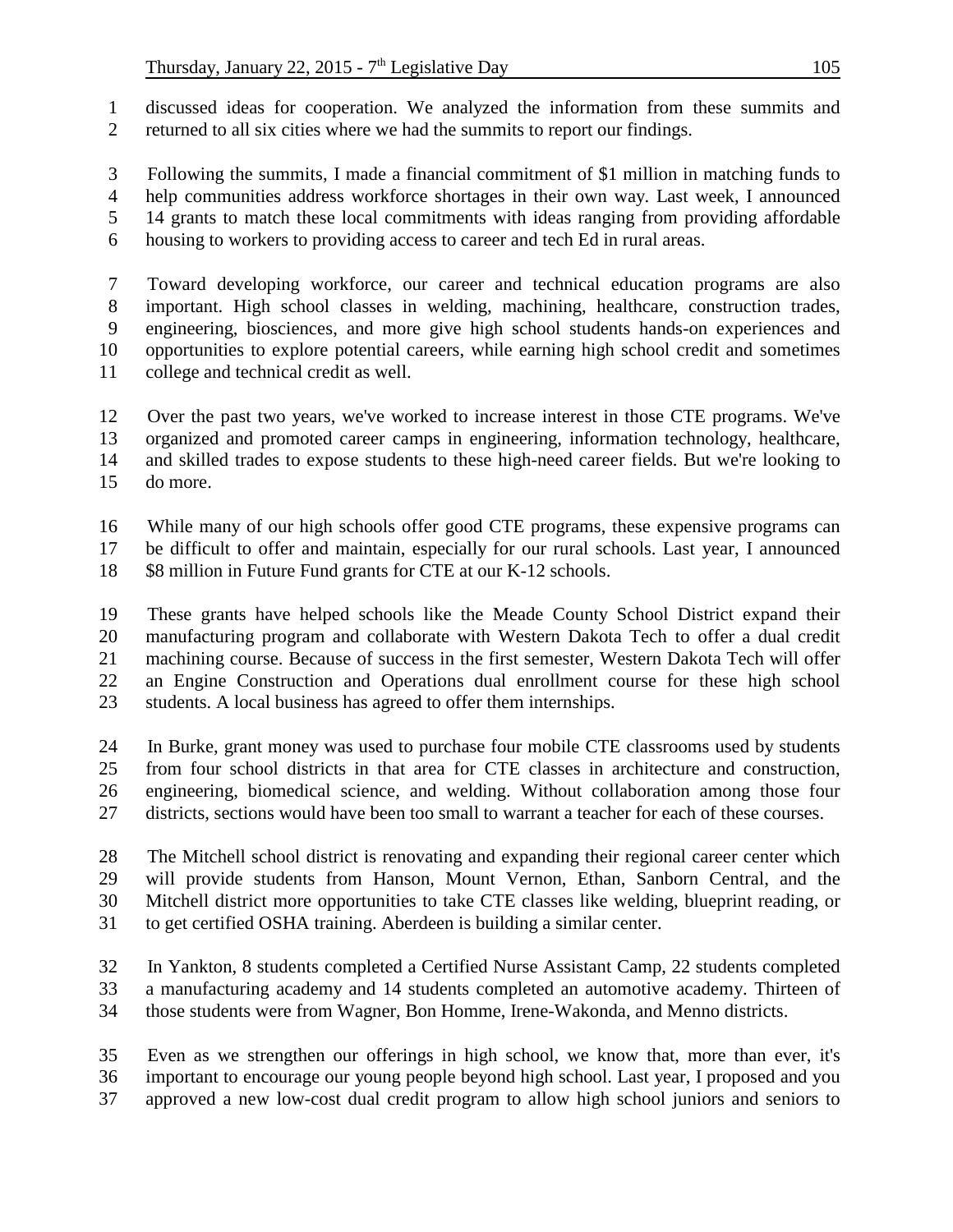earn university or tech school credit for courses that also count toward high school graduation for only \$40 a credit hour.

 I'm very pleased that this dual credit program has been enthusiastically accepted by our schools and students. We talked about it at the budget address. The enrollment has been well beyond expectations. In the fall semester of the 2014 school year, students from more than 100 public school districts, 1 tribal school, 8 private schools, along with a few homeschoolers enrolled in dual credit courses. Over 1,000 high school students, these are junior and seniors only, enrolled in classes from College Algebra, to Composition, to Diesel Engines. And they are doing well. These high school students enrolled in college and tech school courses have a pass rate greater than 90 percent.

 As I've said before, dual credit is a win-win-win-win. High school graduates who start college or tech school with some credits already under their belts are more likely to complete on time, and at less cost. Universities and technical schools get the opportunity to make themselves known to prospective students, and to help prepare those students for success when they graduate. High schools gain flexibility to offer more opportunities to those students at no cost to the district. And, the state gets more young people who are ready to succeed, and live, and work here in South Dakota.

 Another key focus in workforce is health care workforce. And we are making real progress there as well. Over the past few years we've expanded rural health worker incentive programs and increased the capacity of our health care educational programs. This fall, the expanded medical school class begins. The expansion will be fully implemented by 2018, training 60 more medical students in our state than before.

 We've also funded a program that provides students in medicine, pharmacy, physician assistant, and nurse practitioner programs with four-week experiences in a rural setting to give them a taste of rural practice. This year, I'm proposing to expand that program to allow up to 30 students to participate in up to 15 rural sites. I'm also proposing we expand eligibility to include clinical psychology, masters of social work, and medical laboratory science students.

 We won't see the impact of these programs and others like them overnight. These are long-term solutions that require ongoing commitment. The healthcare providers in South Dakota and I are committed to addressing these issues.

 As a final workforce focus, I'm particularly proud that we are making strides in our efforts to offer employment opportunities to persons with disabilities. State agencies are partnering with rehabilitation services and school districts to provide worksites for Project Skills program, which provides paid work opportunities for students with disabilities. Students get valuable work experience, and businesses get solid workers. We have also eliminated a financial disincentive in one of our Medicaid programs for those with disabilities who want to work. These earlier efforts are achieving good results as more people with disabilities enter the workforce. For example, 99 percent of South Dakotans with visual impairments who sought state help in finding competitive employment, not workshop employment, but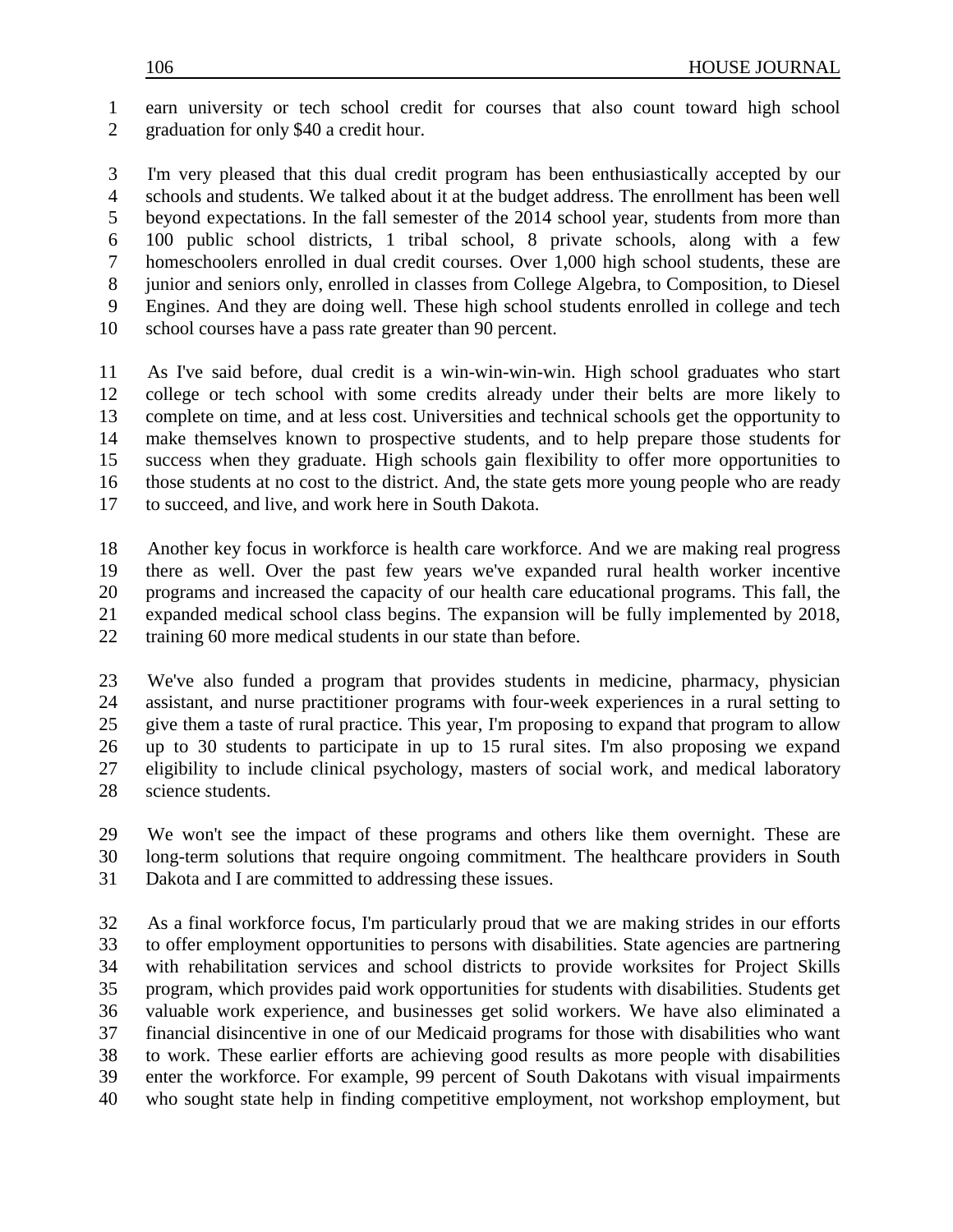competitive employment, were successful. That compares to a national rate of just 89 percent.

 All of these workforce efforts are important, because, thanks to South Dakota's business-friendly climate, we continue to enjoy a strong economy that is adding jobs:

 Consumers Supply announced the construction of a new, state-of-the-art facility in North Sioux City. The plant will produce bagged, pelleted, or texturized feeds, and vitamin premixes.

 3M announced a \$57.6 million expansion in Brookings including a 44,000 square-foot addition and 60 new jobs at the medical products facility. Also in Brookings, Bel Brands cut the ribbon on a \$144 million, 170,000 square-foot state-of-the-art facility. The largest industrial capital expenditure in Bel Group's history.

 Ag Growth International announced a new 120,000 square-foot Hi Roller production facility in Sioux Falls.

- The Norwegian company, Sapa Extrusions, recently announced the expansion of its operations in Yankton, and the company will be adding 50 jobs there.
- Landsport of Sturgis, which supplies aluminum loading ramps for the trucking industry, announced they would nearly double their manufacturing footprint.

 Award winning technology company Sterling Computers announced their company is relocating its corporate headquarters from Nebraska to Dakota Dunes.

 The state has also continued efforts to promote development in the agriculture sector. Using local control as the starting point, our County Site Analysis Program helps counties use data to proactively identify sites suitable for agriculture-related development. The program was first developed and implemented by the South Dakota Department of Agriculture in partnership with the First District Association of Local Governments and Development District III.

 The County Site Analysis Program looks at local zoning ordinances, defined by the county, locations of roads, utilities, and other infrastructure, and combines this with local permitting requirements. This information is used to rate property locations on their suitability for manufacturing, or commodity processing, or livestock-related enterprises. County commissions, planning and zoning boards, and landowners then use this data to make well-informed decisions.

 Investments in agriculture are vital to the long-term sustainability of rural communities, but development must be done responsibly. Not every new project is a good fit in every location, so the program helps county commissioners and landowners determine where projects fit best.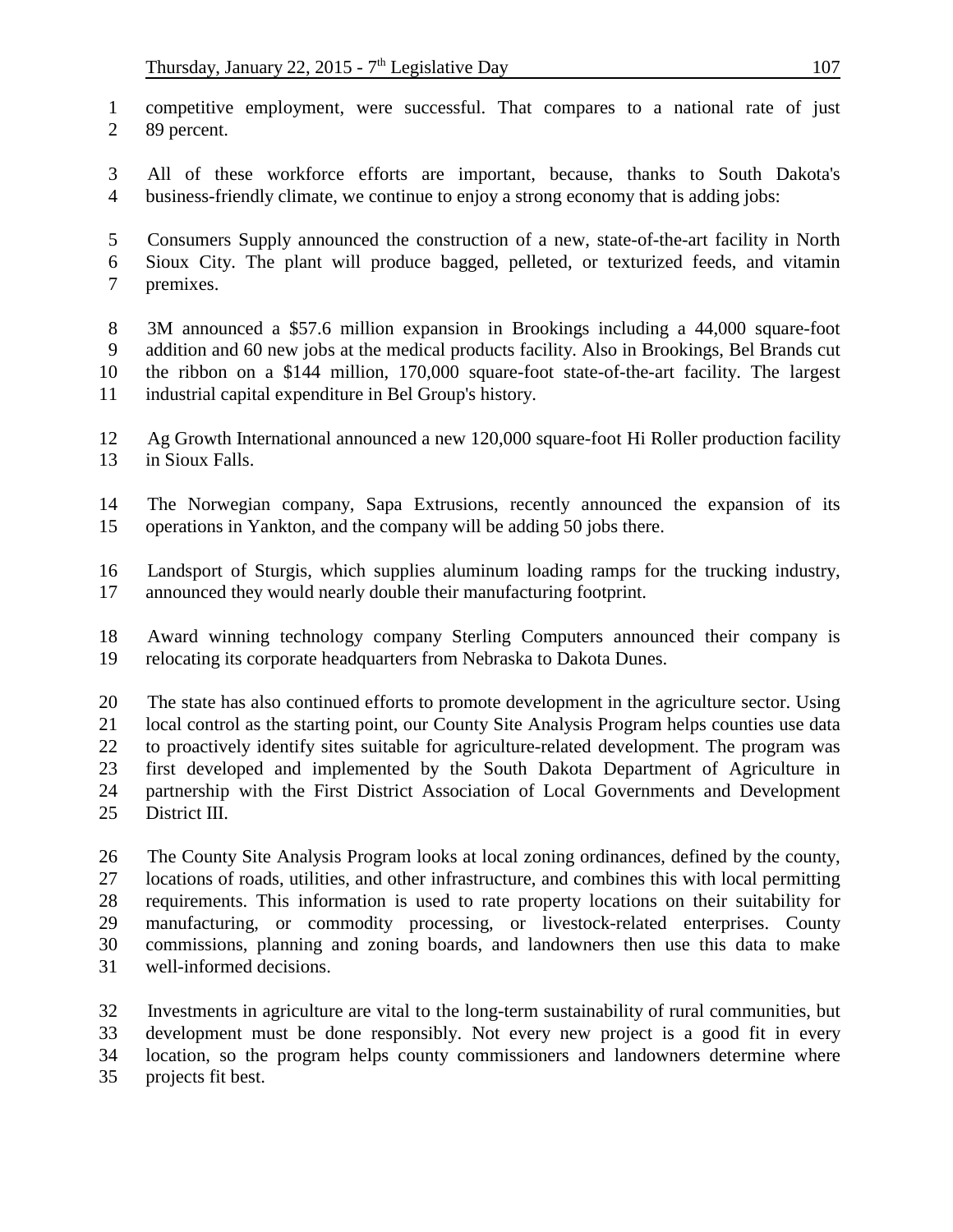Since its launch a year ago, 48 counties, more than we expected, have requested a site 2 analysis, and we have completed the analysis in 15 of them. In those counties, local leaders

use the data in their comprehensive planning efforts; landowners have concrete information

- outlining options for their land; and agribusinesses learn where their investments will be
- welcome.

 I am proud of this program, and I am pleased that the National Association of Development Organizations recently awarded this program an "Innovation Award" for its novel approach

- to rural economic development. I am also very proud that, just last month, a Colorado State
- University study named South Dakota the #1 agribusiness-friendly state in the nation.

 Of course, South Dakota values the outdoors for more than agriculture alone. We emphasize responsible conservation because we love our hunting, our fishing, and our outdoor recreation.

 Two years ago, the Legislature approved the creation of Good Earth State Park in southeast South Dakota. The park has already welcomed new visitors from South Dakota, Iowa, and

elsewhere, and work is being done to design and build a new visitor center.

 On the other side of the state, bids on the construction of a new Custer State Park Visitor Center will go out this month. Located east of the Game Lodge at the intersection of Highway 16A and the Wildlife Loop Road, this new facility will be situated perfectly to draw visitors. This \$5 million facility would not be possible without the generosity of the Leona Helmsley Foundation and the James and Eloise Elmen Foundation, which, together provided \$3 million toward the cost.

 We are also taking steps to protect our pheasant hunting heritage. In 2013, we were confronted with a worrisome drop in pheasant numbers. Of course last year, the numbers bounced back with a 76 percent increase. Even so, the decline in grassland and CRP acres over the last decade poses a significant challenge to maintaining our strong pheasant hunting tradition. That's why I hosted the Pheasant Habitat Summit in December of 2013 and appointed a work group to evaluate the hundreds of comments, suggestions, and letters that resulted from it.

 The work group produced a final report that included a series of practical recommendations, and I have already taken steps to implement some of them. One of the primary recommendations was the establishment of the South Dakota Conservation Fund, dedicated to providing financial resources directly to conservation efforts, including pheasant habitat. Tim Kessler, who was a member of the work group, donated \$100,000 personally to launch the fund, and since then others have been stepping forward to contribute. In my budget, I proposed a one-time, \$1.5 million appropriation to stimulate matching contributions from the private sector to help improve habitat in South Dakota.

 Every year at this time, I also report to you on our "Better Government" initiatives to make the government more efficient, more open, and more accessible. I'd like to briefly do that today as well.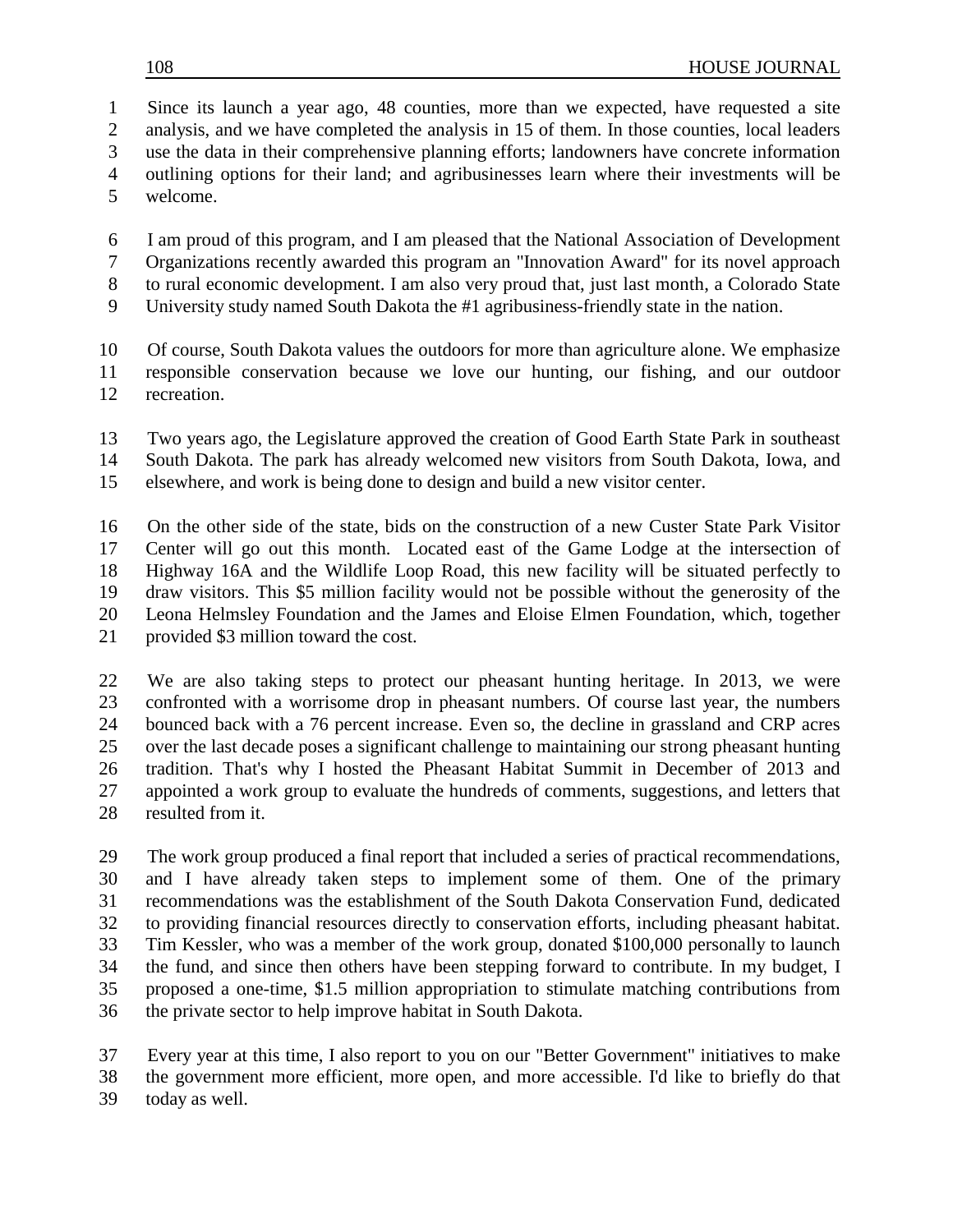Two years ago, the rules promulgation process for state agencies was public, but if it was

online at all, it was difficult to find. So the state launched a single-portal website to help

citizens find, follow, and engage with the rulemaking process. Just last week, we extended

that concept to another area – Executive Branch boards and commissions.

 This new portal – boardsandcommissions.sd.gov – is a one-stop site listing board members, meeting notices, agendas, and board packets. Much of this was online before, but it was spread among dozens of different websites and difficult to find. The new portal will make it easier for the public to engage with over 100 boards and commissions.

 My administration has also worked on "red tape repealer" efforts. Over the past four years, we have proposed and you have passed the elimination of 3,700 sections of obsolete and unnecessary laws and rules, accounting for 411,000 words. I know from my time as a legislator that much time is often spent adding words to the statute books. I thank you for helping remove some words as well.

 This year, 11 departments and my office will be introducing 16 more bills to eliminate an additional 305 sections, over 26,000 words, from our laws and rules.

 I'd also like to update you on our continued efforts to reduce infant mortality. When I was first elected, I was dismayed to learn how many infants were not reaching their first birthday, and that South Dakota's infant mortality rate was higher than the surrounding states.

 I asked my wife, Linda, who is here, to lead a task force on this important issue. Our first lady worked with doctors, nurses, tribal health officials, nurse midwives, social workers, and the Department of Health officials to understand the causes of the problem.

 Private donors have partnered with the Department of Health since then to provide Safe Sleep Kits to low-income families without a safe sleep option. The kit includes a portable crib, crib sheet, sleep sack, informational DVD, children's book, and pacifier. So far, 4,630 parents and other caregivers have received these cribs. I know what they are like. We went out and bought one for use with our grandkids when they are at our house.

 A media campaign, "For Baby's Sake", is focused on safe sleep, early signs of pregnancy, the importance of prenatal care, and the importance of immunizations for babies. The Facebook page has reached nearly half a million unique visitors. The website receives, on average, nearly 3,000 page views each month, and 79 percent of those visits are new, meaning it's not the same handful of folks revisiting the site.

 Significant progress has been made. We don't have 2014 numbers yet, but Linda was just telling me today reporting now is being made monthly, so we will soon have 2014 numbers. South Dakota's 2013 infant mortality rate was 6.5 deaths per 1,000, which is a decrease from 2012's rate. That's 6.5 down from 8.6, so a pretty significant drop. I am happy we're seeing improvements. I know there's still more work to do. There's no fixing this problem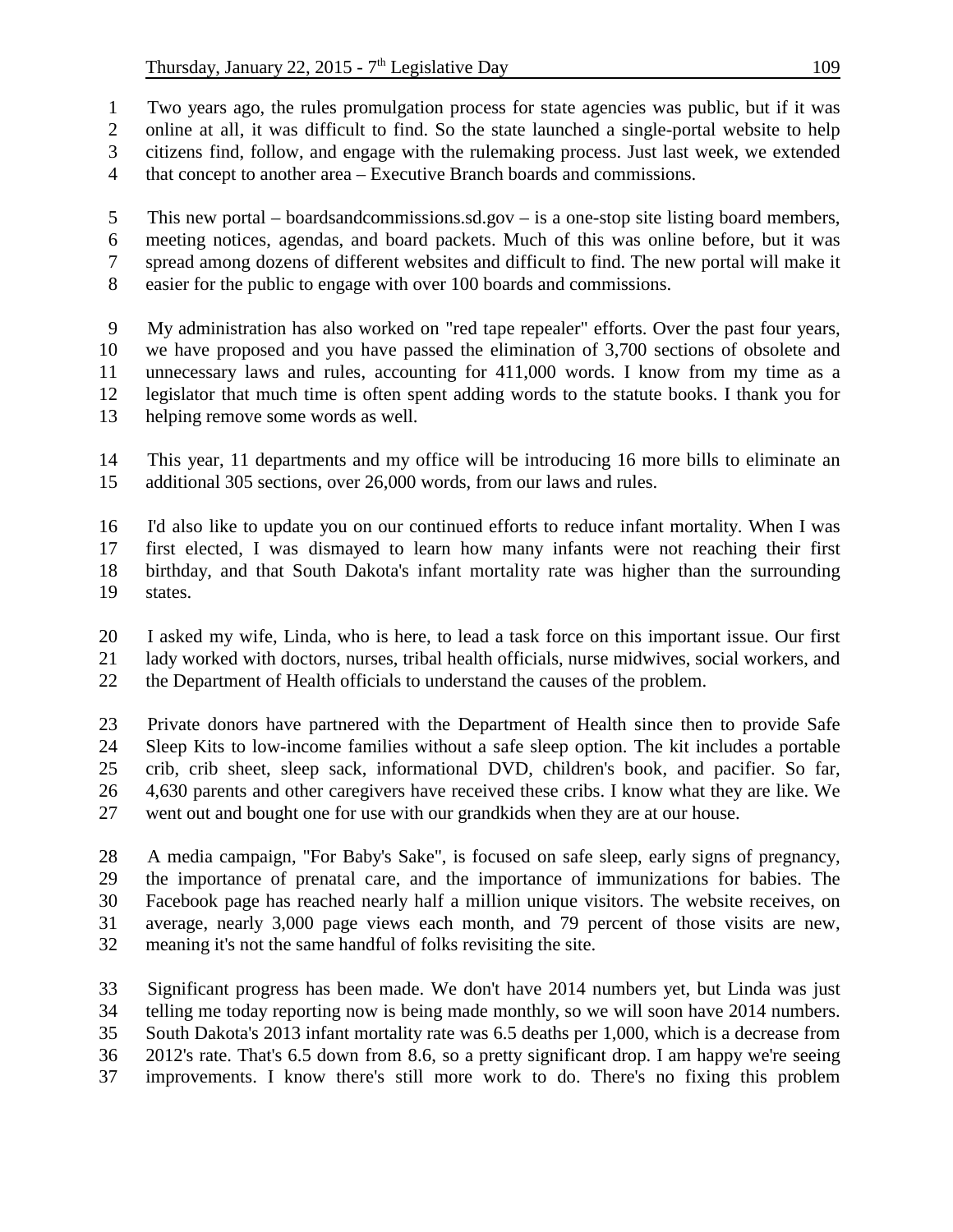overnight. I am grateful Linda will continue to lead our state's efforts to reduce infant mortality in the next four years.

Since September 11, 2001, each of South Dakota's 22 National Guard communities has

 experienced a unit mobilization in support of Operations Enduring Freedom, Iraqi Freedom, New Dawn, and Noble Eagle.

 To date, the South Dakota National Guard has deployed more than 7,200 Soldiers and Airmen in support of the Global War on Terror. Today, as I speak to you for the first time in more than a decade, no Soldiers or Airmen are currently deployed overseas from South

Dakota – no National Guard Soldiers or Airmen.

 Of course, the National Guard also serves an important role here at home, and the Guard stepped up again in 2014. In June, 114 guardsmen provided sandbagging and levee construction support, along the Big Sioux River in Union County. Just days later, 268 soldiers with vehicles and equipment were activated to support tornado recovery operations in Wessington Springs.

 It's not surprising that the South Dakota National Guard continues to be recognized for excellence. We have a great Air Guard. The 114th Fighter Wing earned Air Combat Command's first overall "highly effective" grade during a Unit Effectiveness Inspection, and our 114th Fighter Wing was presented the highly-coveted Spaatz Trophy, which is presented annually to the most outstanding flying unit in the nation – our South Dakota Air National Guard.

 Twelve Army National Guard units received the National Guard Bureau's Superior Unit Award, which is presented only to units that meet very high standards in drill attendance, physical fitness, weapons qualifications, and maintenance.

 The Forward Support Company, the 153rd Engineer Battalion, won the army award for maintenance excellence and for distinction in maintenance operations in the small maintenance category, and the 153rd Engineer Battalion for achieving the highest standards for training and readiness was awarded the Major General Milton A. Reckord Trophy as the most outstanding Army National Guard battalion in the nation. It's been a pretty good year 29 for our South Dakota National Guard.

 I described these awards, of course, because it is important we honor those who serve in uniform and recognize the sacrifices they make for our nation and for our state. We must also remember the sacrifices of those who have worn the uniform in the past, our veterans.

 Last year at this time, the South Dakota Department of Veterans Affairs kicked off "Operation Reaching All Veterans". This is the first kind of operation of this type in the nation. The Department set a goal to reach out to South Dakota's veterans with a multi-pronged approach, not wait for veterans to contact us. We reached out and contacted them using an outreach booth here at the Capitol during the session, open houses in all 66 counties, and an aggressive phone campaign.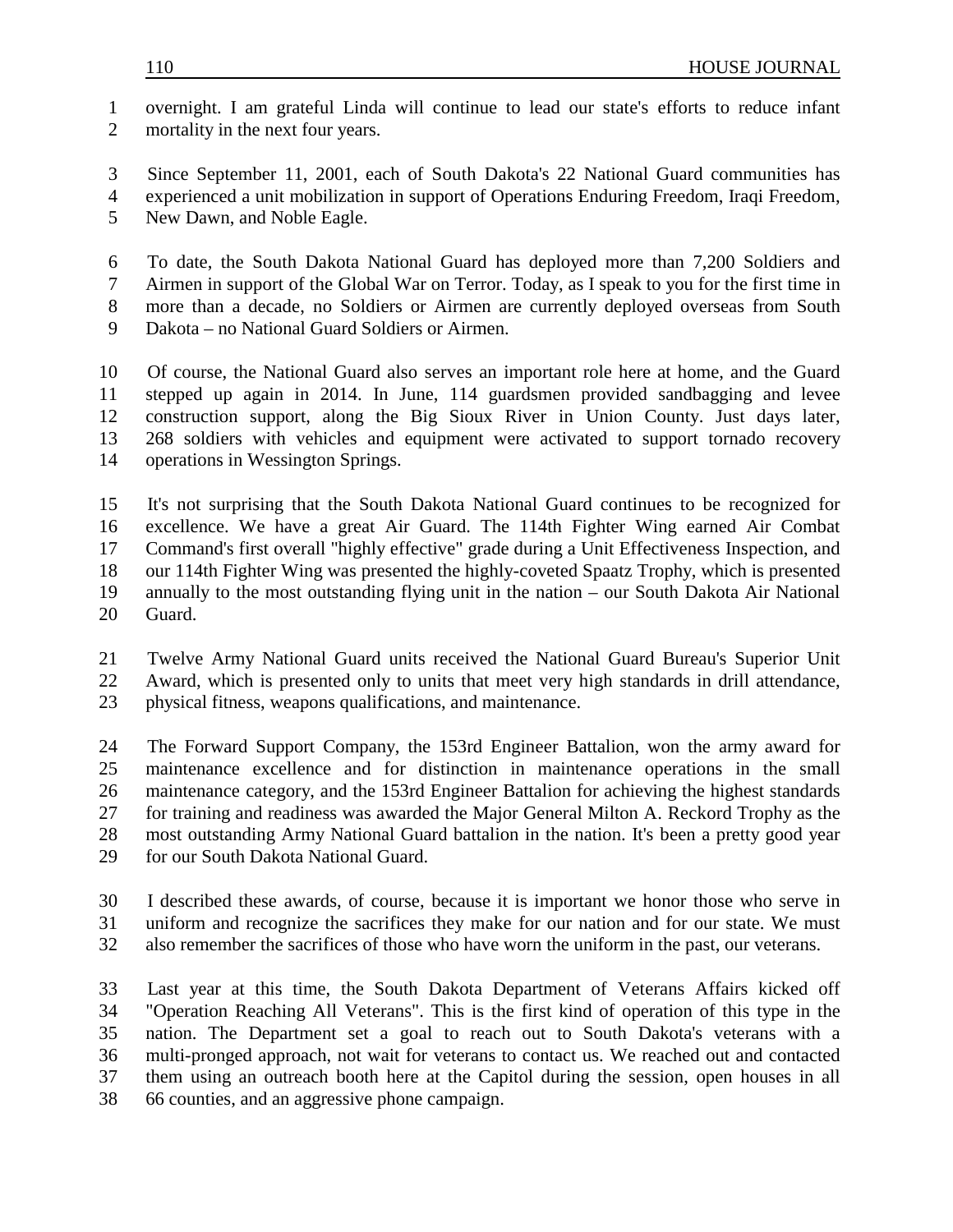This campaign was a first for the South Dakota Department of Veterans Affairs and a first 2 in the nation. The Department started with a list of over 62,000 veterans. Not all veterans are

registered with the state. We may not know of their existence at even the county level.

Media messages in print and electronic formats were distributed, and 153 open houses were

held throughout the state.

 Starting last April, our staff and veterans service officers around the state were each given a list of 100 veterans to contact every month. This effort allowed staff to educate veterans and their families about benefits, programs, and services. More importantly it allowed us to listen to concerns and provide key contacts to assist on a local level. Best of all, it gave us a

chance to say "thank you."

 One county veterans service officer, Tom Sparrow of Turner County, contacted over 11,000 veterans personally. Tom is here today. Please help me thank Tom.

 Next year, our veterans will have a new home. Thank you again for joining with me to provide funding for the new state veterans home, and thank you for your ongoing support of this project. Construction is on time and under budget. Our goal is to open the doors to this

new home in January of next year.

 We are able to be here today because of the service of these brave men and women, and we honor their sacrifices by doing what we can to make South Dakota even stronger.

 Many of you know that I have focused on our state's bond ratings. Recently, Standard and Poor's upgraded South Dakota's outlook from "neutral" to "positive." In doing this, they recognized our state for "prudent fiscal management and structural budgetary balance." That's their words. They also noted our state's strong economic growth and pro-business tax climate.

 That rating is important because it can save our state money in interest payments. I also value it, though, because through outside scrutiny we can identify ways that we can improve.

 I am very proud of the many steps we have taken to be good stewards of this state. Four years ago, we joined together to eliminate our structural deficit. It took tough choices, but we are stronger today because we balanced the budget.

 Likewise, we joined together two years ago to reform our criminal justice system. It took courage to rely on evidence and data rather than instinct, anecdotes, and conventional wisdom. But we are already saving money because of those decisions.

 We have joined together to use one-time dollars to pay off debts and strengthen our financial position. We have joined together to become one of the few states in the nation with a fully-funded pension. We have joined together to maintain public buildings and to preserve our outdoors. We have joined together to create jobs through the Building South Dakota bill, and to enact programs to train the workers who will fill those jobs.